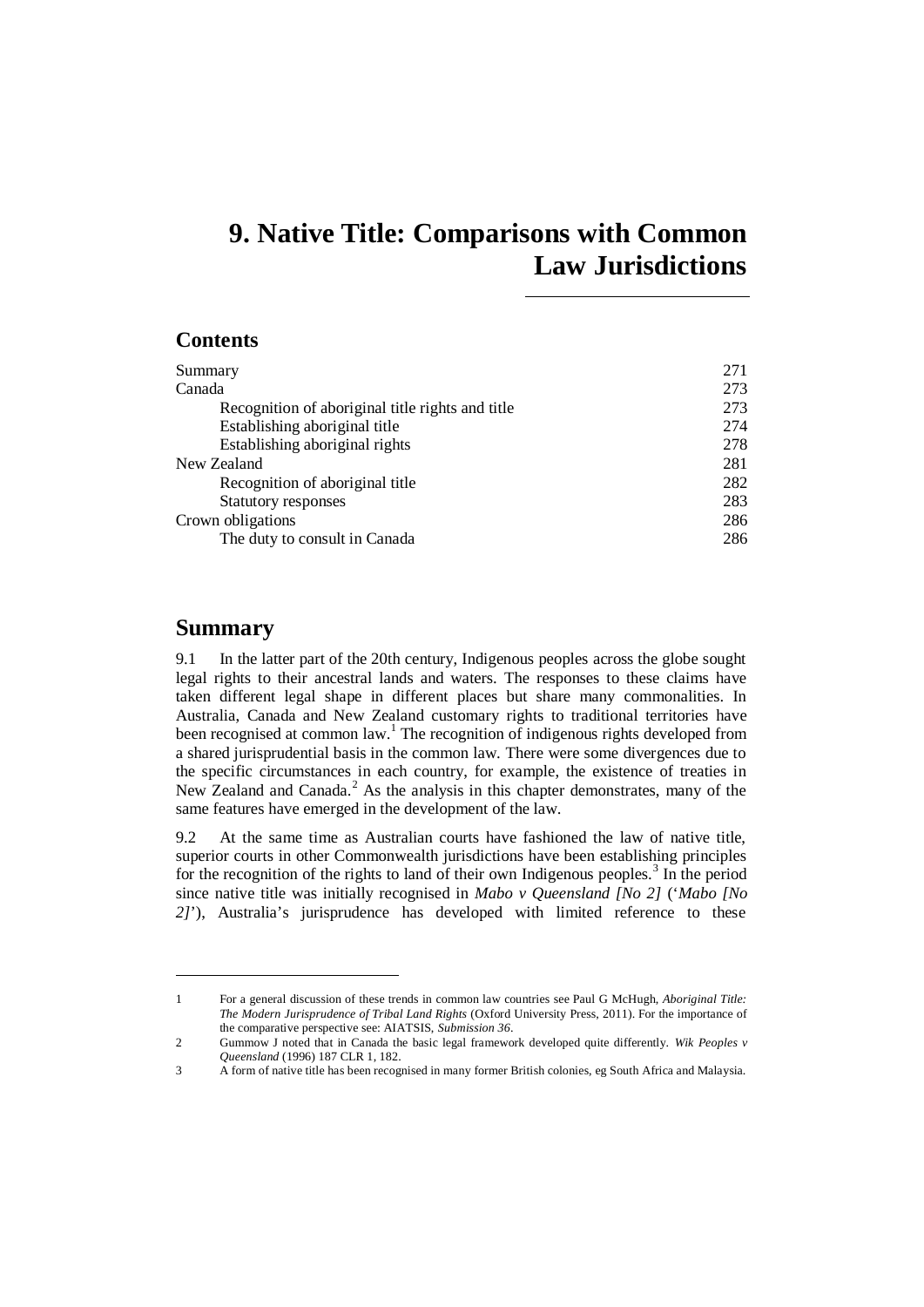Commonwealth comparators.<sup>[4](#page-1-0)</sup> Australia has developed a major statutory regime for native title claims resolution, and as Chapter 3 has demonstrated, it has moved forward rapidly with consent determinations for native title.

9.3 Some of the matters identified in Chapter 2 which have led to the necessity to consider reform of the *Native Title Act 1993* (Cth) ('*Native Title Act*') have parallels in other jurisdictions. The frameworks within which jurisprudence has developed in other jurisdictions—most relevantly Canada and New Zealand—differ in some respects from those in Australia. Australian courts have noted the different position in other jurisdictions.<sup>[5](#page-1-1)</sup>

9.4 This remains so, at the level of general principle, whether there is a statutory framework and judicial exposition around that framework (as in Australia and New Zealand) or whether the development of the law is left entirely to judges[.](#page-1-2)<sup>6</sup> In particular, all require some kind of connection to be established between the claimant Indigenous peoples and land, and continuity between pre-sovereign and contemporary practices or uses of land, although the emphasis on the degree of 'continuity' varies in each country. In each situation, tensions have emerged around, whether and how, the question of change to Indigenous societies can be accommodated in the law.

9.5 Robust law reform is enhanced by a consideration of comparable law as it operates in common law countries. Comparisons with the manner in which the law has developed in New Zealand and Canada are particularly relevant due to the initial 'judicial borrowings' between these jurisdictions and the similar common law framework.

9.6 Native title laws in Australia evolved from a shared common law heritage. While the *Native Title Act* is now the starting point for construing the definition of native title, it is important to acknowledge the rich jurisprudence in comparable jurisdictions that grapples with similar complex issues around indigenous rights and title to lands.

9.7 This chapter provides an overview of legal frameworks and jurisprudence in Canada and New Zealand in relation to Indigenous peoples' rights to land and waters.<sup>[7](#page-1-3)</sup> Where particular facets of this comparative jurisprudence are relevant to specific

<span id="page-1-0"></span><sup>4</sup> See, eg, *Fejo v Northern Territory* (1998) 195 CLR 96. In that case, Kirby J argued that 'care must be observed in the use of overseas authority in this context because of the differing historical, constitutional and other circumstances and the peculiarity of the way in which recognition of native title came belatedly to be accepted by this Court as part of Australian law': [111]. See further Simon Young, *Trouble with Tradition: Native Title and Cultural Change* (Federation Press, 2008) 33–35.

<span id="page-1-1"></span><sup>5</sup> *Fejo v Northern Territory* (1998) 195 CLR 96, 130.

<span id="page-1-2"></span><sup>6</sup> The relevance of whether a colony was regarded as ceded, conquered or settled, to the recognition of Indigenous rights in land is discussed in Ch 2.

<span id="page-1-3"></span>In Australia, and overseas, Indigenous peoples have entered into agreements which may recognise native title, and which will also provide a range of other outcomes. In Australia, these have largely occurred under the framework of the *Native Title Act* through Indigenous Land Use Agreements. See Ch 3 for further discussion on settlements in Australia. In both Canada and New Zealand, governments have entered into comprehensive agreements with indigenous groups. These are not discussed in this chapter. See further Agreements, Treaties and Negotiated Settlements Project, *Agreement Making with Indigenous Peoples: Background Material* <www.atns.net.au>.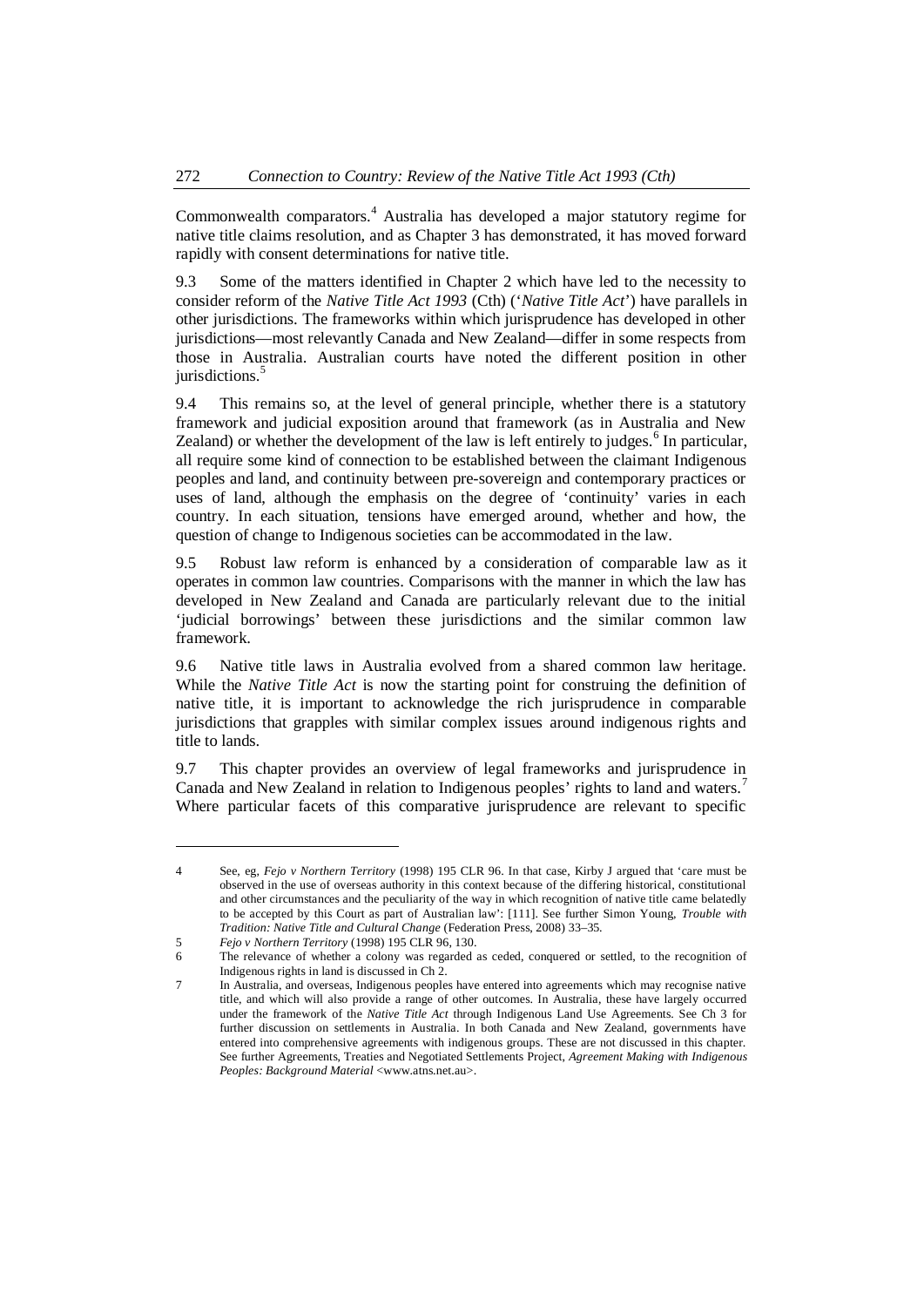analyses of connection requirements or recommendations they are noted here, and incorporated as relevant in earlier chapters.

# <span id="page-2-0"></span>**Canada**

9.8 In Canada, First Nations peoples' rights exist on a continuum between exclusive rights(aboriginal title),  $\delta$  and non-exclusive rights (aboriginal rights).  $\delta$  Aboriginal title in Canada is based on the recognition of use and occupation pre-sovereignty, while aboriginal rights require the identification of rights integral to culture at the time of sovereignty. The similarities to the idea of 'traditional' in the Australian context are evident.

# <span id="page-2-1"></span>**Recognition of aboriginal title rights and title**

9.9 The initial recognition of aboriginal title can be traced to the decision in *Calder v* Attorney-General for British Columbia ('Calder') in 1971.<sup>[10](#page-2-4)</sup> However, aboriginal title is now understood to be a subset of the broader category of aboriginal rights protectedby s 35(1) of the *Constitution Act, 1982*.<sup>11</sup> Somewhat confusingly these are known as aboriginal title rights to distinguish them from aboriginal rights. Both are a subset of the broader aboriginal rights.

9.10 Section 35(1) of the *Constitution Act*, *1982* recognises and affirms aboriginal and treaty rights. This section provides constitutional protection to rights existing at common law, but which remained unextinguished, at the date that provision came into force  $(17 \text{ April } 1982)$ .<sup>[12](#page-2-6)</sup> Rights existing at common law in 1982 cannot be extinguished, although they can be infringed by sufficiently justified governmental action.[13](#page-2-7)

9.11 While the provision protects *existing* aboriginal rights, the development of, and rationale for, the doctrine of aboriginal rights after 1982 has in turn been affected by the purpose and scope of s 35(1). Aboriginal rights (in a broad sense) protected by s 35(1) comprise a 'spectrum' of rights. They include within their range:

- · aboriginal rights: practices, customs and traditions integral to the distinctive culture of the group claiming the right;
- site specific rights to engage in particular activities on particular land; and
- aboriginal title: akin to a possessory title to the land.

The distinction between these rights is the degree of connection to the land. The first two will be founded on activities or practices which fall short of the degree of connection required to found title, but which will nevertheless be recognised and

<span id="page-2-2"></span><sup>8</sup> *Delgamuukw v British Columbia* [1997] 3 SCR 1010; *Tsilhqot'in Nation v British Columbia* 2014 SCC 44.

<span id="page-2-3"></span><sup>9</sup> *R v Van der Peet* [1996] 2 SCR 507.

<span id="page-2-4"></span><sup>10</sup> *Calder v Attorney-General of British Columbia* [1973] SCR 313.

<span id="page-2-5"></span><sup>11</sup> *R v Adams* [1996] 3 SCR 101.

<span id="page-2-6"></span><sup>12</sup> *R v Sparrow* [1990] 1 SCR 1075.

<span id="page-2-7"></span><sup>13</sup> Ibid; *R v Van der Peet* [1996] 2 SCR 507.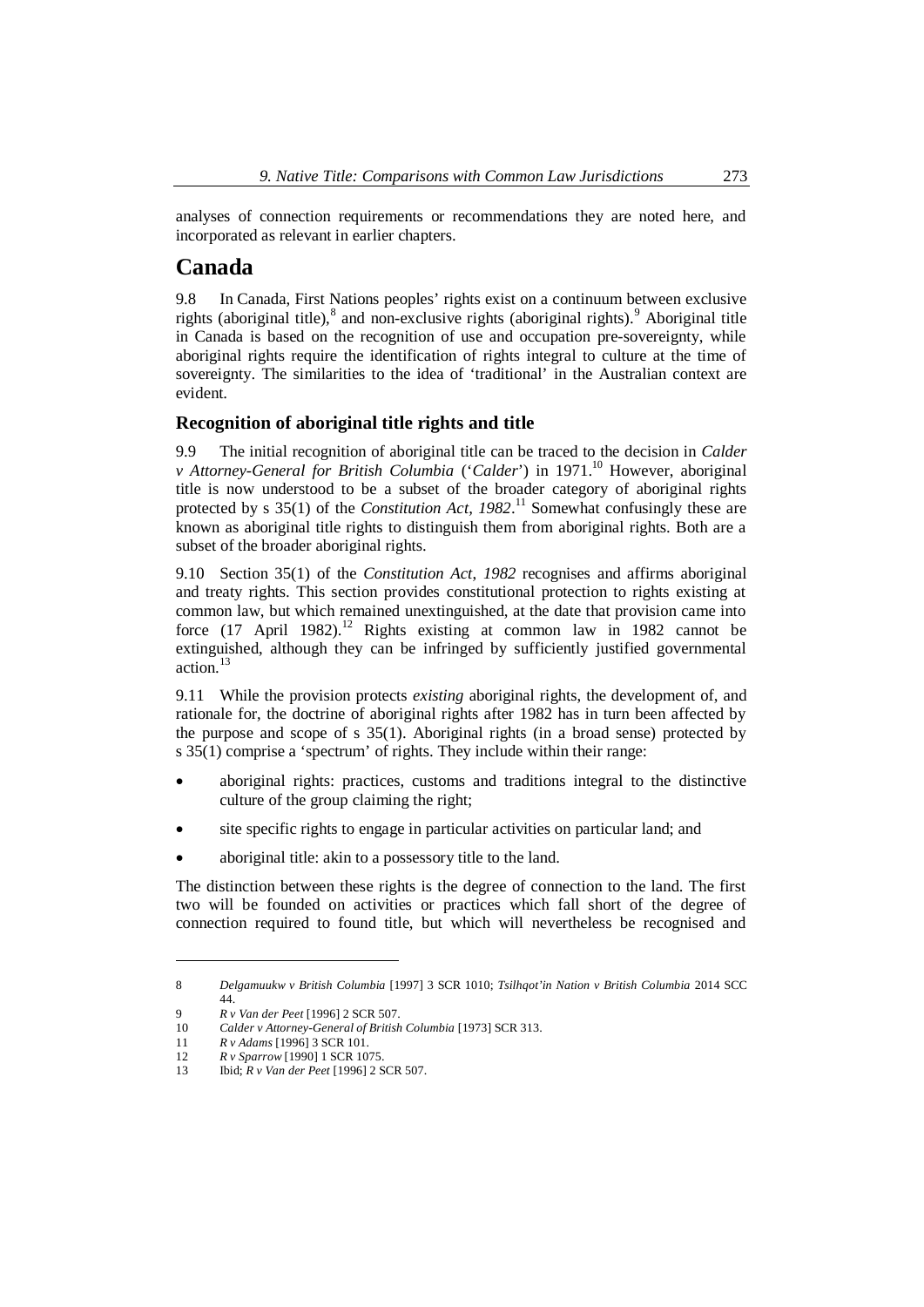affirmedby s  $35(1)$ .<sup>14</sup> Where the degree of connection is less than that required to establish aboriginal title, claimants may make a claim of aboriginal rights (in a more restricted sense).

9.12 While both aboriginal rights and aboriginal title are recognised and protected by s 35(1), each has evolved a distinctive test and standard of proof. They are consequentially also characterised by distinctive approaches to the question of evolution of rights and possible economic dimensions.

### <span id="page-3-0"></span>**Establishing aboriginal title**

9.13 In the latter part of the 20th century, recognition of a legally enforceable right to land held by indigenous groups can be traced to the decision of the Supreme Court of Canada in *Calder*. [15](#page-3-2) According to Judson J in that decision, aboriginal title is sourced in the occupation of land prior to sovereignty. Similarly, in *Guerin v R*, Dickson J confirmed that aboriginal title was an independent legal right, based on historic occupation and possession and 'supported by the principle that a change in sovereignty does not in general affect the presumptive title of the inhabitants'.1[6](#page-3-3)

9.14 Aboriginal title is a burden on the radical title of the Crown. It is an independent legal interest which gives rise to a fiduciary duty.<sup>[17](#page-3-4)</sup> In light of the enactment of s 35(1), *Constitution Act, 1982*, aboriginal title is now understood as a subset of the broader category of the 'aboriginal rights' protected by this section. While aboriginal rights are generally characterised as activities or practices, aboriginal title is characterised as a possessory right.<sup>[18](#page-3-5)</sup>

9.15 In both *Calder* and the later case of *Hamlet of Baker Lake v Minister of Indian Affairs and Northern Development* ('*Baker Lake*'), it was noted that the existence of an organised society was required to establish proof of occupation. [19](#page-3-6) This requirement might suggest that an inquiry should be made into the laws and customs of that society, asfor native title in Australia.<sup>20</sup> However, proof of aboriginal title in Canada has focused on occupation and possession, rather than the customs and traditions of aboriginal  $law.<sup>21</sup>$  $law.<sup>21</sup>$  $law.<sup>21</sup>$ 

<span id="page-3-1"></span><sup>14</sup> *Delgamuukw v British Columbia* [1997] 3 SCR 1010.

<span id="page-3-2"></span><sup>15</sup> *Calder v Attorney-General of British Columbia* [1973] SCR 313.

<span id="page-3-3"></span><sup>16</sup> *Guerin v The Queen* [1984] 2 SCR 335; *Amodu Tijani v Secretary, Southern Nigeria* [1921] 2 AC 399.

<span id="page-3-4"></span><sup>17</sup> *Tsilhqot'in Nation v British Columbia* 2014 SCC 44. For further discussion of the Crown's fiduciary duty, see below.

<span id="page-3-5"></span><sup>18</sup> *Delgamuukw v British Columbia* [1997] 3 SCR 1010. The possessory right is however held to be inalienable.

<span id="page-3-6"></span><sup>19</sup> *Calder v Attorney-General of British Columbia* [1973] SCR 313; *Hamlet of Baker Lake v Minister of Indian Affairs and Northern Development* (1979) 107 DLR 3d 513.

<span id="page-3-7"></span><sup>20</sup> See further Chs 4 and 5.

<span id="page-3-8"></span><sup>21</sup> Kent McNeil, 'The Meaning of Aboriginal Title' in Michael Asch (ed), *Aboriginal Treaty Rights in Canada: Essays on Law, Equality and Respect for Difference* (University of British Columbia Press, 1997) 135; ibid.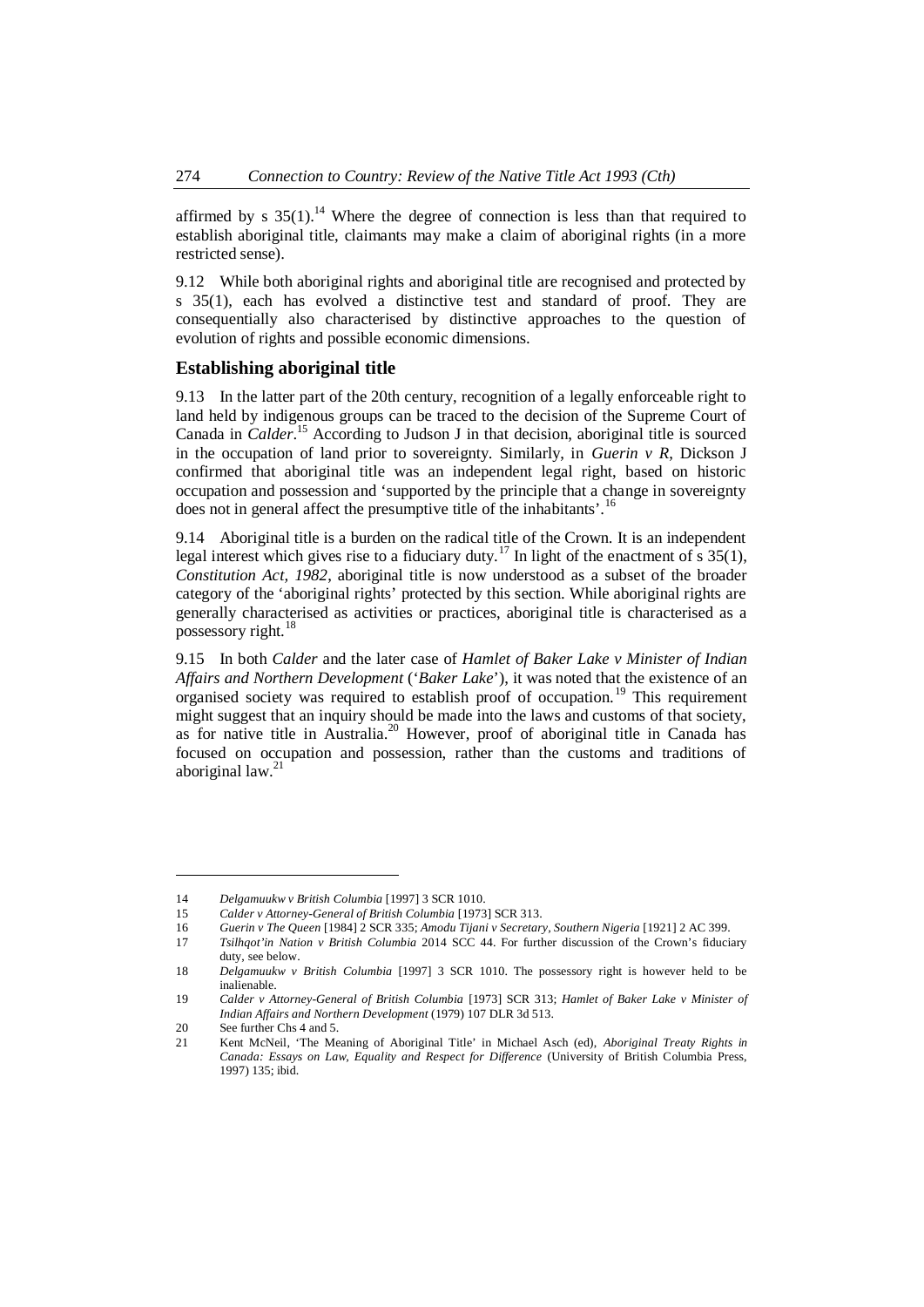9.16 Significant clarification of the source and nature of aboriginal title was not provided until the decision of the Supreme Court of Canada in *Delgamuukw v British Columbia* ('*Delgamuukw*').<sup>[22](#page-4-0)</sup> In that case, Lamer CJ located the source of aboriginal title in the

physical fact of occupation, which derives from the common law principle that occupation is proof of possession in law … What makes aboriginal title sui generis is that it arises from possession before the assertion of British sovereignty, whereas normal estates, like fee simple, arise afterward.<sup>[23](#page-4-1)</sup>

9.17 However, Lamer CJ went on to suggest that aboriginal law could be relied on to determine whether there was the occupation necessary to establish possession. The common law perspective relies on physical occupation as proof of possession, but the aboriginal perspective could, for example, look to patterns of land holding, allowable land uses, indigenous laws on trespass or rules on who can reside in the claim area in order to determine exclusive occupation.<sup>[24](#page-4-2)</sup> Aboriginal title does not therefore rely on the content of aboriginal laws as such, but that content is relevant to determining whether there is exclusive occupation such as to point to 'title'.

9.18 Aboriginal title post-sovereignty reflects the fact of aboriginal occupancy presovereignty. It includes all the pre-sovereignty incidents of use and enjoyment that were part of the collective title enjoyed by the ancestors of the claimant group—most notably the right to control how the land is used. $^{25}$  $^{25}$  $^{25}$ 

9.19 The 2014 decision of the Supreme Court of Canada in *Tsilhqot'in Nation v British Columbia* ('*Tsilhqot'in Nation*') confirmed that, when considering the question of whether there has been sufficient occupation to ground aboriginal title, a 'culturally sensitive approach' is required.<sup>[26](#page-4-4)</sup> Such a culturally sensitive approach is 'based on the dual perspectives of the Aboriginal group in question—its laws, practices, size, technological ability and the character of the land claimed—and the common law notion of possession as a basis for title'.<sup>[27](#page-4-5)</sup>

9.20 However, the perspective of an Aboriginal group to possession might conceive of possession of land in a somewhat different manner than did the common law.<sup>[28](#page-4-6)</sup> McLachlin CJ stated:

a culturally sensitive approach suggests that regular use of territories for hunting, fishing, trapping and foraging is 'sufficient' use to ground Aboriginal title, provided that such use, on the facts of a particular case, evinces an intention on the part of the Aboriginal group to hold or possess the land in a manner comparable to what would be required to establish title at common law.<sup>[29](#page-4-7)</sup>

<span id="page-4-0"></span><sup>22</sup> *Delgamuukw v British Columbia* [1997] 3 SCR 1010.

<span id="page-4-1"></span><sup>23</sup> Ibid [114].<br>24 Ibid [156].

<span id="page-4-2"></span><sup>24</sup> Ibid [156]–[157].

<span id="page-4-3"></span><sup>25</sup> *Tsilhqot'in Nation v British Columbia* 2014 SCC 44 [75].

<span id="page-4-4"></span><sup>26</sup> Ibid [41].<br>27 Ibid. Ibid.

<span id="page-4-6"></span><span id="page-4-5"></span><sup>28</sup> Ibid.

<span id="page-4-7"></span><sup>29</sup> Ibid [42].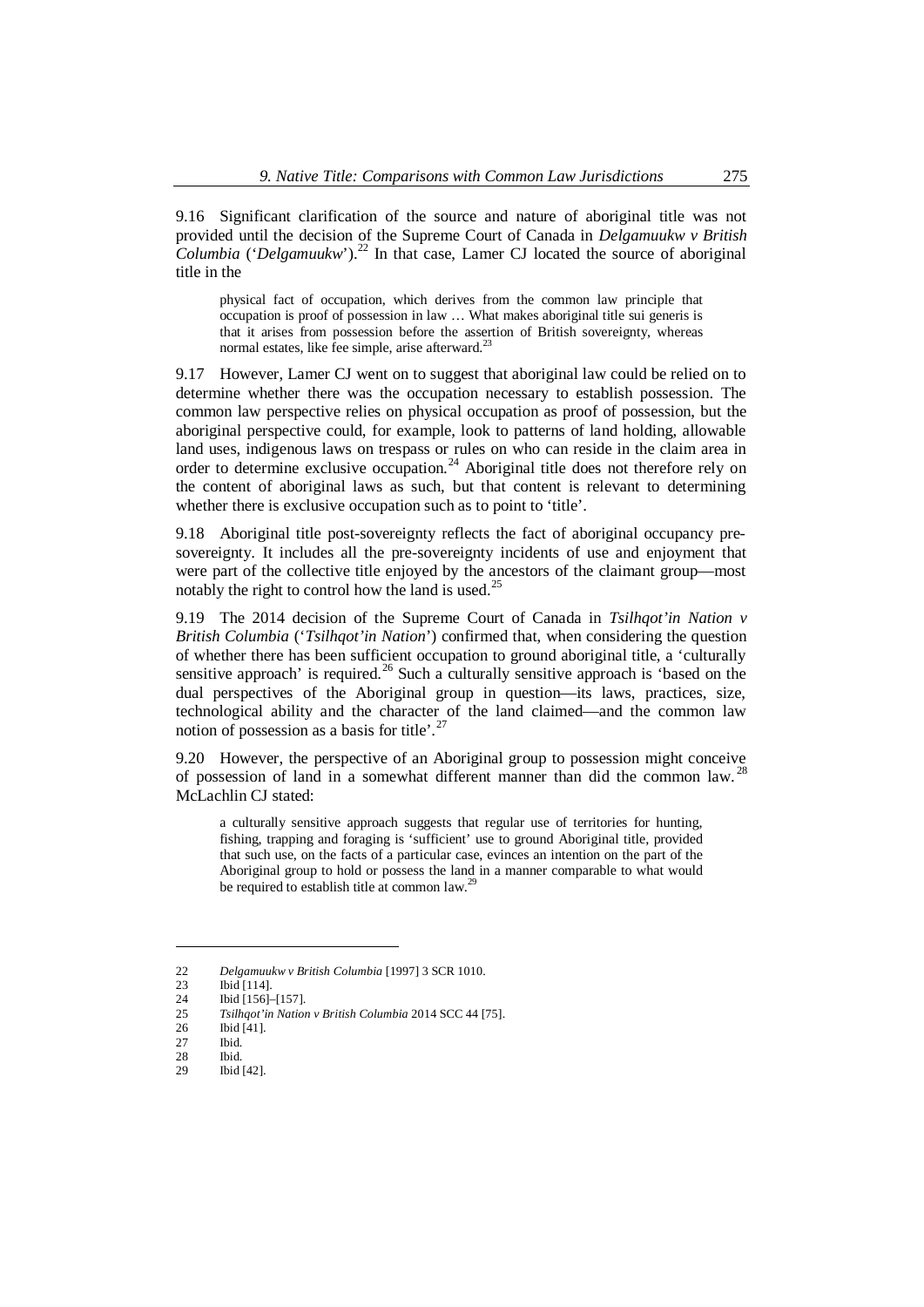#### *Continuity of occupation*

9.21 Continuity between the present and the period prior to sovereignty becomes an issue for aboriginal title when a claimant group seeks to rely on present occupation in support of its claim. If direct evidence is provided of pre-sovereign use and occupation to the exclusion of others, 'such evidence establishes Aboriginal title. There is no additional requirement that the claimant group show continuous occupation from sovereignty to the present-day'.<sup>[30](#page-5-0)</sup>

9.22 If present occupation is relied on as proof of occupation pre-sovereignty, there must be continuity between present and pre-sovereignty occupation. If such evidence is provided, any real need to show continuity—other perhaps than in the sense of showing that the modern group are the descendants of the original holders—is negated.

9.23 In *Delgamuukw,* the Court has recognised the difficulty of proving presovereign occupation, holding that

an aboriginal community may provide evidence of present occupation as proof of presovereignty occupation in support of a claim to aboriginal title. What is required, in addition, is a continuity between present and pre-sovereignty occupation, because the relevant time for the determination of aboriginal title is at the time before sovereignty.<sup>[31](#page-5-1)</sup>

9.24 The Supreme Court added:

The occupation and use of lands may have been disrupted for a time, perhaps as a result of the unwillingness of European colonizers to recognize aboriginal title. To impose the requirement of continuity too strictly would risk "undermining the very purpose of s. 35(1) by perpetuating the historical injustice suffered by aboriginal peoples at the hands of colonizers who failed to respect" aboriginal rights to land.[32](#page-5-2)

9.25 In *Tsilhqot'in Nation*, McLachlin CJ elaborated on the notion of 'continuity', stating that 'continuity simply means that for evidence of present occupation to establish an inference of pre-sovereignty occupation, the present occupation must be rooted in pre-sovereignty times'.<sup>[33](#page-5-3)</sup>

9.26 The nature of occupation may change between sovereignty and the present. This will not preclude a claim for aboriginal title as long as—referring to Brennan J in *Mabo INo 2* $l^{34}$  $l^{34}$  $l^{34}$ —a 'substantial connection between the people and the land is maintained'.<sup>[35](#page-5-5)</sup> Continuity does not require an unbroken chain of continuity between present and prior occupation.<sup>3</sup>

<span id="page-5-0"></span><sup>30</sup> *Tsilhqot'in Nation v British Columbia* (Unreported, BCSC, 20 November 2007) 1700, [548].

<span id="page-5-1"></span><sup>31</sup> *Delgamuukw v British Columbia* [1997] 3 SCR 1010 [152].

<span id="page-5-2"></span>**Ibid [153].** 

<span id="page-5-3"></span><sup>33</sup> *Tsilhqot'in Nation v British Columbia* 2014 SCC 44 [46].

<span id="page-5-4"></span><sup>34</sup> *Delgamuukw v British Columbia* [1997] 3 SCR 1010 [153].

<span id="page-5-5"></span><sup>35</sup> Ibid [154].

<span id="page-5-6"></span><sup>36</sup> *R v Van der Peet* [1996] 2 SCR 507 [65]; *Delgamuukw v British Columbia* [1997] 3 SCR 1010 [153]; *Tsilhqot'in Nation v British Columbia* 2014 SCC 44 [46].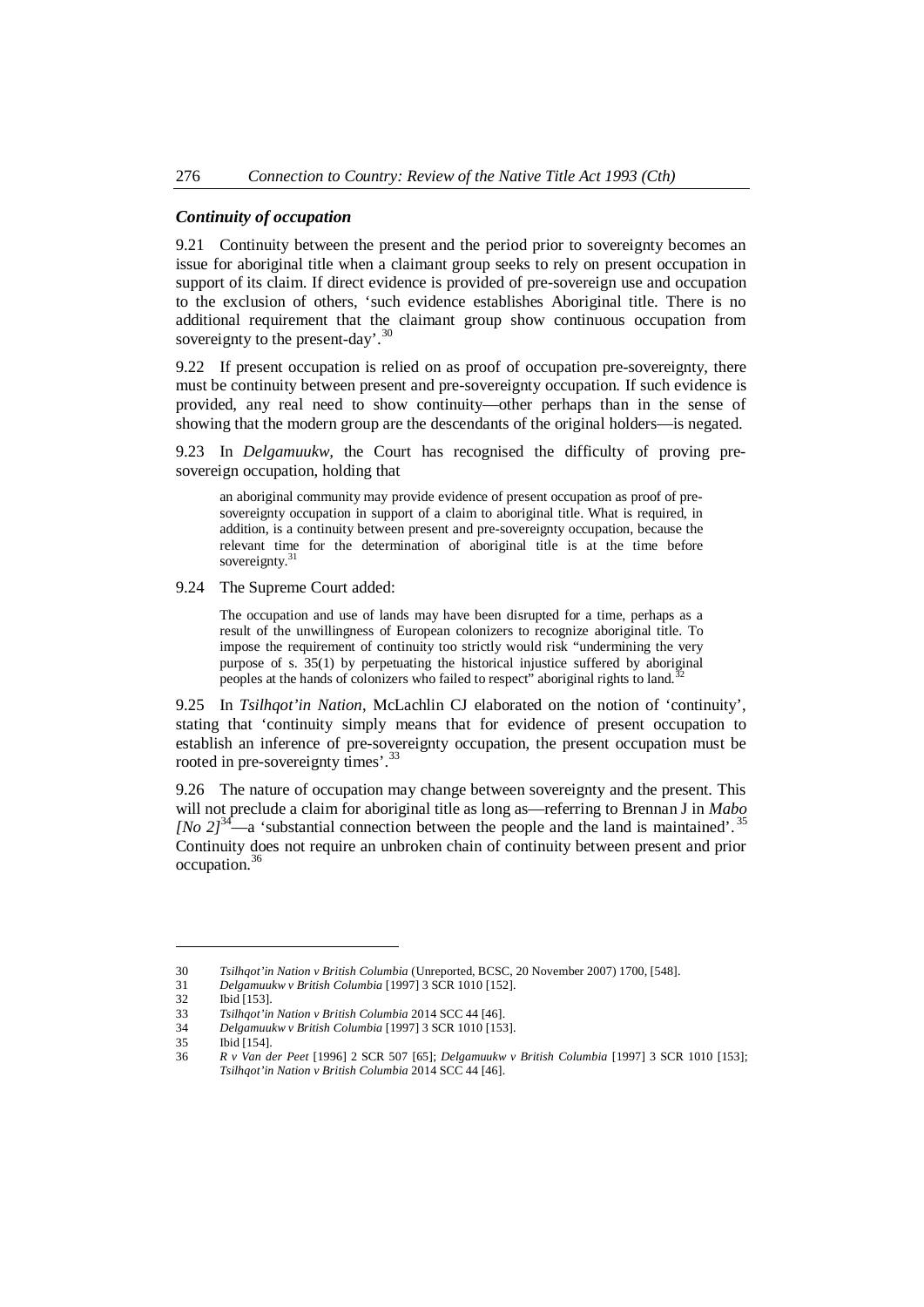### *Evolution of aboriginal title*

9.27 Once aboriginal title has been established, it confers the right to full use of the land, analogous to the rights of the holder of a fee simple at common law. This means that activities on the land are not restricted to those undertaken prior to, or at, sovereignty. In *Tsilhqot'in Nation*, McLachlin CJ stated that, 'in simple terms, the title holders have the right to the benefits associated with the land—to use it, enjoy it and profit from its economic development'.<sup>37</sup> [A](#page-6-0)ccording to Lamer CJ in *Delgamuukw*:

Aboriginal title is a right in land and, as such, is more than the right to engage in specific activities which may be themselves aboriginal rights. Rather, it confers the right to use land for a variety of activities, not all of which need be aspects of practices, customs and traditions which are integral to the distinctive cultures of aboriginal societies. Those activities do not constitute the right per se; rather, they are parasitic on the underlying titl[e.](#page-6-1)<sup>38</sup>

9.28 However, the range of uses to which the land may be put is subject to an 'inherent limit': 'they must not be irreconcilable with the nature of the attachment to the land which forms the basis of the particular group's aboriginal title'.<sup>3</sup>

9.29 The scope of this inherent limit remains unclear. It rests on the importance of the continuity of the relationship of the group with the land. According to Lamer CJ, this 'relationship should not be prevented from continuing into the future'. [40](#page-6-3) Thus, land cannot be used in a way which destroys its value for the practices on which occupation is based—for example, strip mining former hunting and fishing grounds, or turning lands with which the group has a special bond for ceremonial purposes into a parking lot.<sup>[41](#page-6-4)</sup> Therefore, the ability of claimant groups to use the land for economic development is not entirely unlimited.

#### *Different sources of title in Canada and Australia: different outcomes*

9.30 Although the source of aboriginal title is different from that of native title in Australia (the former based on occupation, the latter based on laws and customs), after *Tsilhqot'in Nation* the facts which found a claim to aboriginal title in Canada and native title in Australia may be similar. It is likely that the facts of *Mabo [No 2]* would have been likely to satisfy the test in *Delgamuukw* and *Tsilhqot'in Nation* to establish a right of aboriginal title.<sup>[42](#page-6-5)</sup>

9.31 However, the different bases for aboriginal title and native title may lead to differences in outcome. In particular, as aboriginal title in Canada is based on occupation, it founds a recognised possessory interest, a fee simple—it is a 'right to the

<span id="page-6-0"></span><sup>37</sup> *Tsilhqot'in Nation v British Columbia* 2014 SCC 44.

<span id="page-6-1"></span><sup>38</sup> *Delgamuukw v British Columbia* [1997] 3 SCR 1010 [111].

<span id="page-6-2"></span><sup>39</sup> Ibid.<br>40 *Delg* 

<span id="page-6-3"></span><sup>40</sup> *Delgamuukw v British Columbia* [1997] 3 SCR 1010; *Tsilhqot'in Nation v British Columbia* 2014 SCC 44.

<span id="page-6-4"></span><sup>41</sup> *Delgamuukw v British Columbia* [1997] 3 SCR 1010.

<span id="page-6-5"></span><sup>42</sup> See discussion in Ch 2 of Toohey J's position in *Mabo [No 2]*.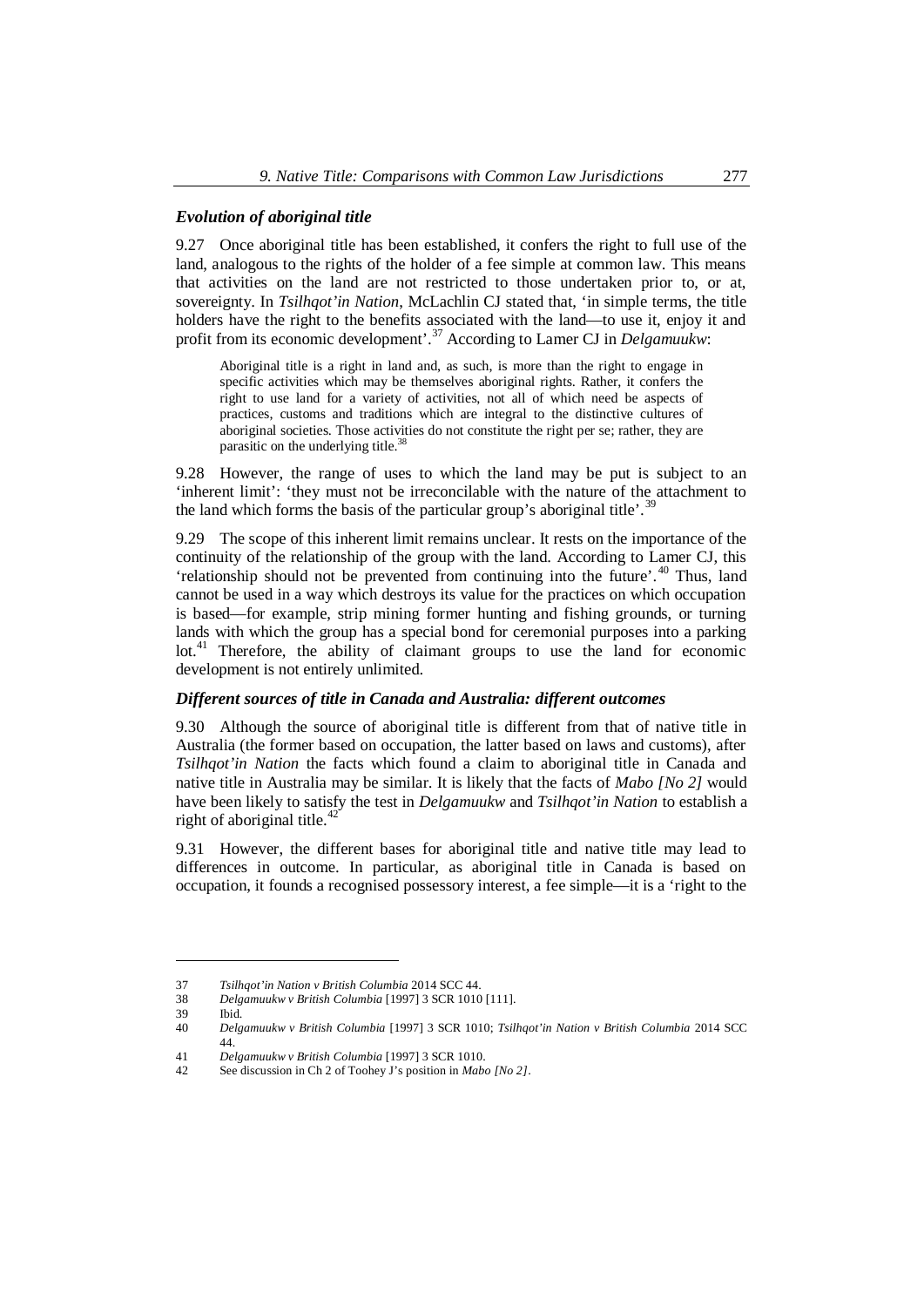land itself<sup>', [43](#page-7-1)</sup> In *Delgamuukw*, the Court noted it had taken pains to clarify that aboriginal title 'does not mean that aboriginal title is a non-proprietary interest which amounts to no more than a licence to use and occupy the land and cannot compete on an equal footing with other proprietary interests.<sup>[44](#page-7-2)</sup>

# <span id="page-7-0"></span>**Establishing aboriginal rights**

9.32 To establish an aboriginal right, short of title, the claimants must prove that the practices, uses or customs claimed as aboriginal rights are 'integral to the distinctive culture' of the claimants.

9.33 'Integral' emphasises practices, traditions and customs that are vital to the life, culture and identity of the aboriginal society and therefore excludes practices, traditions and customs that are only marginal or incidental to the aboriginal society's cultural identity.<sup>[45](#page-7-3)</sup> The language used has resonance for the Australian law expounding what is understood as traditional law and custom, (see Chapters 4 and 5).

9.34 The practice, tradition or custom must be a defining feature which made the society what it was.<sup>[46](#page-7-4)</sup> It need not, however, be necessarily the most important defining feature of that society. The test does not require the practice founding the aboriginal right to go to the core of the claimant group.<sup>[47](#page-7-5)</sup> Nor need the culture be shown to be fundamentally altered without this practice.<sup>4</sup>

9.35 The practice, use, or custom must have been integral prior to European contact.<sup>[49](#page-7-7)</sup> Once an integral practice, custom or tradition has been identified, there must also be shown to be a reasonable degree of continuity between that practice and a modern practice or custom and a practice, tradition or custom.<sup>5[0](#page-7-8)</sup>

9.36 In contrast to claims made under the *Native Title Act*, aboriginal rights doctrine focuses on activities rather than rights.<sup>[51](#page-7-9)</sup> Thus, what constitutes an aboriginal right might, for example, be the practice of fishing for subsistence purposes, rather than a right to fish. What is important is not the resource itself, but the practice by which it was extracted or harvested.

9.37 The majority of decisions of the Supreme Court of Canada relating to aboriginal rights have arisen in the specific context of rights claimed as a defence to breach of provincial legislation, generally resource legislation. The exception to the instances

<span id="page-7-1"></span><sup>43</sup> *Delgamuukw v British Columbia* [1997] 3 SCR 1010 [140]. See Margaret Stephenson 'Resource Development on Aboriginal Lands in Canada and Australia' (2003) 9 *James Cook University Law Review* 21.

<span id="page-7-2"></span><sup>44</sup> Ibid 113. For a discussion in the Australian context, see Noel Pearson, 'Land Is Susceptible of Ownership' (Paper Presented at High Court Centenary Conference, Canberra, 9-11 October 2003).

<span id="page-7-3"></span><sup>45</sup> *Mitchell v Minister of National Revenue* [2001] 1 SCR 911, [12]; *R v Sappier; R v Gray* [2006] 2 SCR 686 [37].

<span id="page-7-4"></span><sup>46</sup> *R v Van der Peet* [1996] 2 SCR 507 [56].

<span id="page-7-5"></span><sup>47</sup> *R v Sappier; R v Gray* [2006] 2 SCR 686 [40].

<span id="page-7-6"></span><sup>48</sup> Ibid [41].

<span id="page-7-7"></span><sup>49</sup> *R v Van der Peet* [1996] 2 SCR 507 [60].

<span id="page-7-8"></span><sup>50</sup> *Mitchell v Minister of National Revenue* [2001] 1 SCR 911, [12].

<span id="page-7-9"></span><sup>51</sup> *R v Sappier; R v Gray* [2006] 2 SCR 686.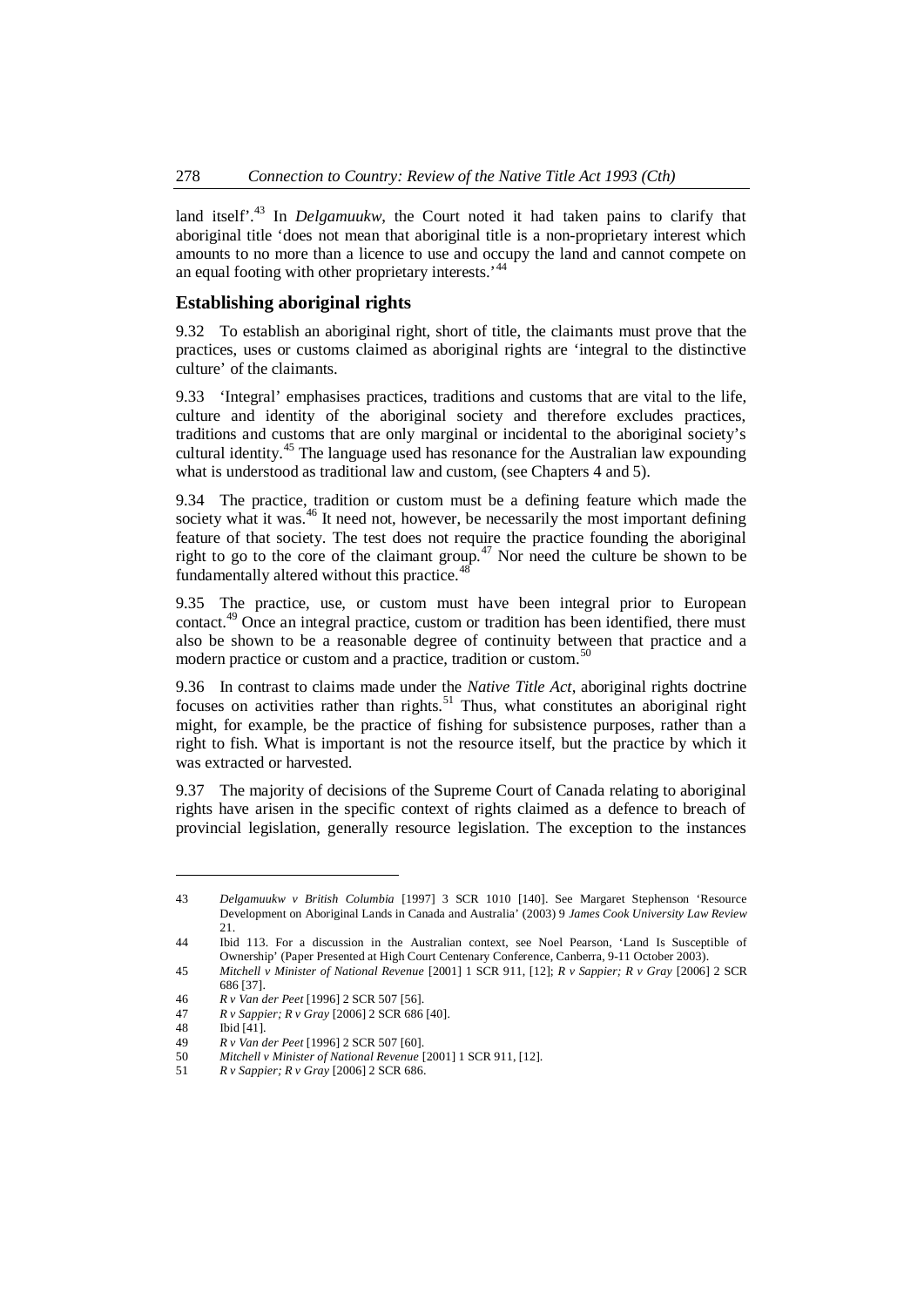where aboriginal rights were argued as a defence was *Lax Kw'alaams Indian Band v Canada* ('*Lax Kw'alaams*') which was a claim for a declaration of aboriginal rights.<sup>5[2](#page-8-0)</sup>

9.38 As s 35(1) of the *Constitution Act 1982* protects and affirms *existing* aboriginal rights, the demonstration of such a right can be a defence to a regulatory offence. The characterisation of the practice which founds an aboriginal right, and which therefore once proven provides a defence, is thus in part determined by what is required to establish the defence.<sup>[53](#page-8-1)</sup>

9.39 At a practical level, therefore, s 35(1) provides a similar defence to regulatory offences as s 211 of the *Native Title Act*.<sup>[54](#page-8-2)</sup> However, s 35(1) protects and affirms all existing aboriginal rights. By contrast, s 211 is specifically limited to a particular prescribed class of activities found in s 211(3). Section 211 also only protects the class of activities where they are carried out for 'personal, domestic or non-commercial communal needs'.<sup>[55](#page-8-3)</sup>

#### *Proof of continuity*

9.40 Aboriginal rights require proof of continuity of the rights claimed. In *Delgamuukw* Lamer CJ discussed,

difficulties inherent in demonstrating a continuity between current aboriginal activities and the pre-contact practices, customs and traditions of aboriginal societies … the requirement for continuity is one component of the definition of aboriginal rights.<sup>[56](#page-8-4)</sup> Here, the 'continuity' may be physical, but also has a cultural dimension.

9.41 They are based on rights rather than occupation. According to *R v Marshall; R v Bernard*:

The requirement of continuity in its most basic sense simply means that claimants must establish they are right holders. Modern-day claimants must establish a connection with the pre-sovereignty group upon whose practices they rely to assert title or claim to a more restricted aboriginal right. The right is based on presovereignty aboriginal practices. To claim it, a modern people must show that the right is the descendant of those practices.<sup>5</sup>

9.42 In the case of aboriginal rights, continuity must be shown from pre-contact. According to the trial judge in *Lax Kw'alaams* 'the date of contact should be the date on which occurred the first direct arrival of Europeans in the area of the particular group of aboriginals'.<sup>[59](#page-8-7)</sup> This is a question of fact.

<span id="page-8-0"></span><sup>52</sup> *Lax Kw'alaams Indian Band v Canada* [2011] 3 SCR 535.

<span id="page-8-1"></span><sup>53</sup> Ibid. See, eg, *R v Van der Peet* [1996] 2 SCR 507; *R v Pamajewon* [1996] 2 SCR 821.

<span id="page-8-2"></span><sup>54</sup> See Ch 8 for further discussion of s 211 of the *Native Title Act*.

<span id="page-8-3"></span><sup>55</sup> *Native Title Act 1993* (Cth) s 211(2)(a).

<span id="page-8-4"></span><sup>56</sup> *Delgamuukw v British Columbia* [1997] 3 SCR 1010 [83].

<span id="page-8-5"></span><sup>57</sup> Paul G McHugh, *Aboriginal Title: The Modern Jurisprudence of Tribal Land Rights* (Oxford University

Press, 2011), 140.

<span id="page-8-6"></span><sup>58</sup> *R v Marshall; R v Bernard* [2005] 2 SCR 220 [67].

<span id="page-8-7"></span><sup>59</sup> *Lax Kw'alaams Indian Band v Canada (Attorney General)* (2008) 3 CNLR 158, [60].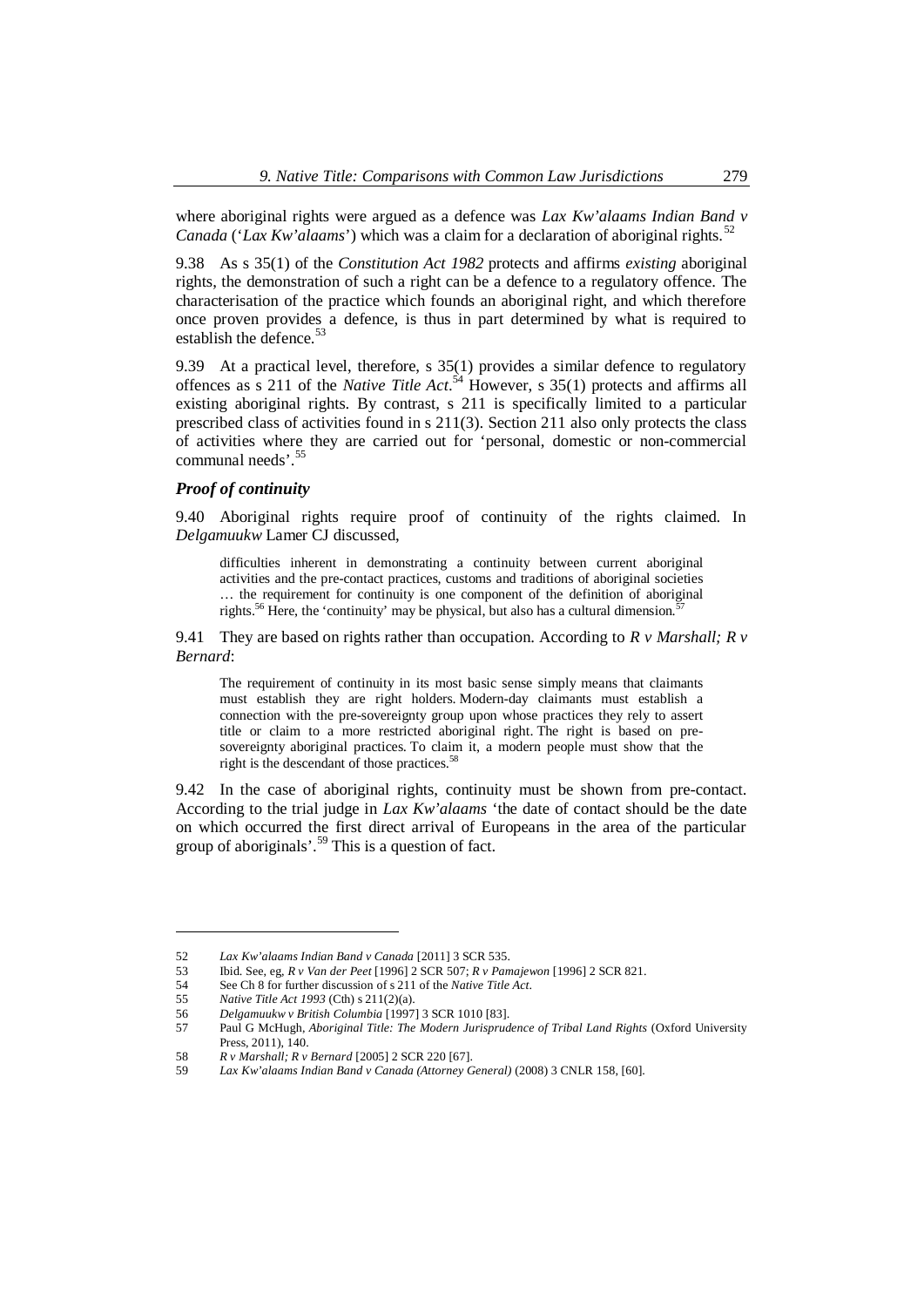9.43 A 'reasonable degree' of continuity is required. The question is whether the claimed modern right is demonstrably connected to, and reasonably regarded as a continuation of, the pre-contact practice. In determining this, the court should take a generous but realistic approach to matching pre-contact to current practices.  $60$  A break in connection is not fatal. Inferences can be drawn as to the pre-contact practices based on modern practices.

9.44 With respect to aboriginal rights generally, the courts have noted that 'to impose the requirement of continuity too strictly would risk "undermining the very purpose of s 35(1) by perpetuating the historical injustice suffered by aboriginal peoples at the hands of colonizers who failed to respect" aboriginal rights to land'. <sup>6[1](#page-9-1)</sup>

### *Evolution of aboriginal rights*

9.45 Aboriginal rights may evolve. Claimants must establish that there was some element of the practice prior to contact that supports a modern evolved right (for example, some kind of trade). In addition, there must be proportionality and sufficient continuity between the pre-contact and modern practices.

9.46 The doctrine of continuity was identified in early decisions as the mechanism by which a 'frozen rights' approach could be avoided. The Supreme Court held that '[t]he evolution of practices, customs and traditions into modern forms will not, provided that continuity with pre-contact practices, customs and traditions is demonstrated, prevent theirprotection as aboriginal rights'. $62$  Practices can evolve in terms of both subject matter and manner of exercising the right.<sup>[63](#page-9-3)</sup>

9.47 Canadian courts have consistently allowed evolution in the manner of exercising a right. In *R v Marshall*, McLachlin CJ referred to the possibility of 'logical evolution', stating that this means 'the same sort of activity, carried on in the modern economy by modern means. This prevents aboriginal rights from being unfairly confined simply by changes in the economy and technology'.<sup>[64](#page-9-4)</sup>

9.48 In terms of evolution of the subject matter of a right, the Court has required some degree of proportionality and sufficient continuity between the pre-contact practice and the modern right claimed. Thus, in *R v Sappier; R v Gray*, a right to harvest wood for the construction of temporary shelters was recognised to have evolved into a right to harvest wood by modern means to be used in the construction of a modern permanent home.<sup>[65](#page-9-5)</sup>

9.49 However, in *Lax Kw'alaams*, the claimed aboriginal right to commercial harvesting and sale of all species of fish within their traditional waters was considered to be qualitatively and quantitatively out of proportion to the pre-contact practices.

<span id="page-9-0"></span><sup>60</sup> *Lax Kw'alaams Indian Band v Canada* [2011] 3 SCR 535, [48].

<span id="page-9-1"></span><sup>61</sup> *Delgamuukw v British Columbia* [1997] 3 SCR 1010 [153], quoting R v Côté [1996] 3 SCR 139, [53].

<span id="page-9-2"></span><sup>62</sup> *R v Van der Peet* [1996] 2 SCR 507 [64].

<span id="page-9-3"></span><sup>63</sup> *Lax Kw'alaams Indian Band v Canada* [2011] 3 SCR 535.

<span id="page-9-4"></span><sup>64</sup> *R v Marshall; R v Bernard* [2005] 2 SCR 220 [25]. See also *Lax Kw'alaams Indian Band v Canada* [2011] 3 SCR 535, [7], [50].

<span id="page-9-5"></span><sup>65</sup> *R v Sappier; R v Gray* [2006] 2 SCR 686.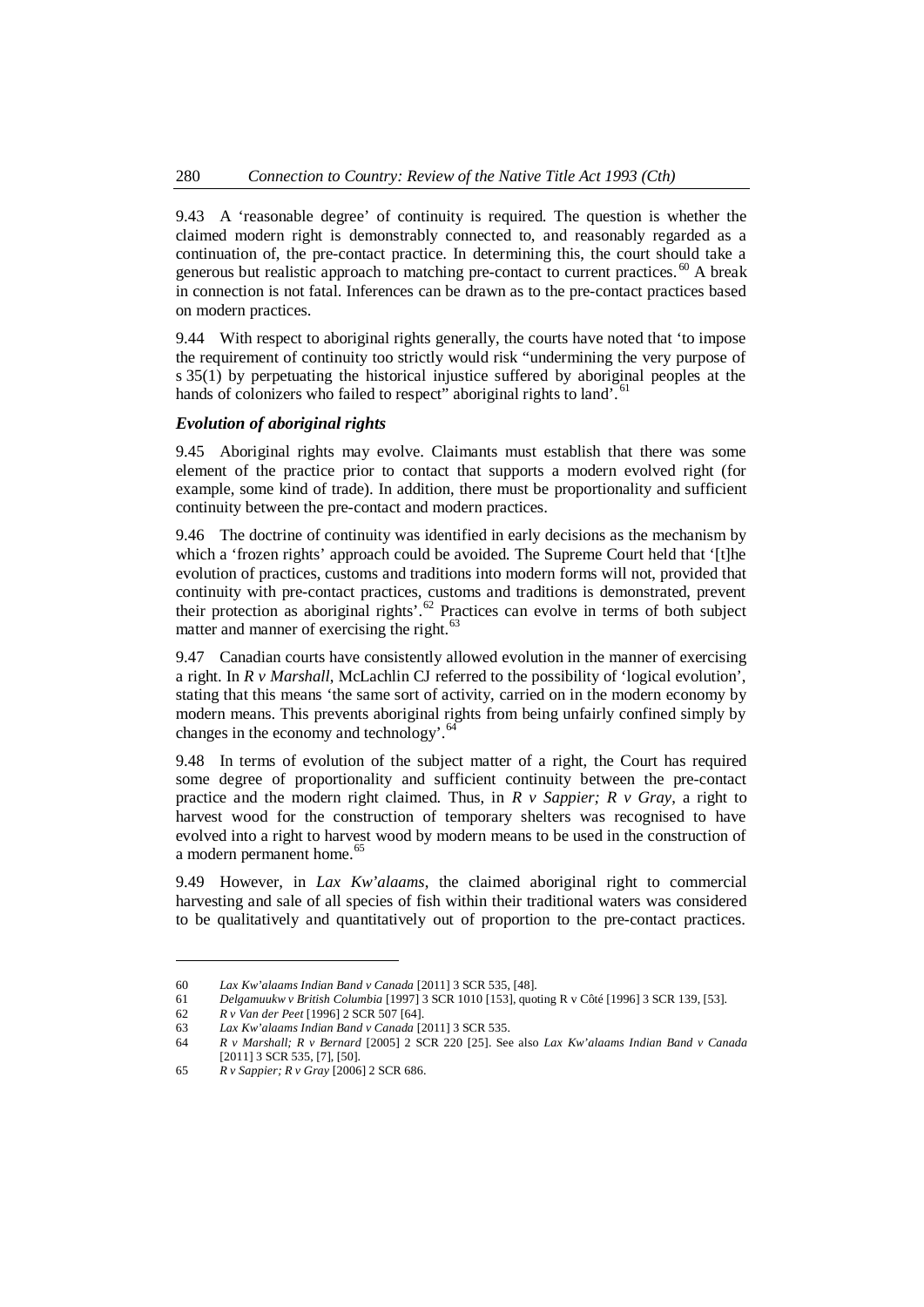While the band harvested a wide variety of fish resources, only trade in euchalon grease could be characterised as integral to their distinctive culture. Trade in euchalon grease could not found a modern right to commercially harvest and sell *all* fish species.<sup>[66](#page-10-1)</sup> Binnie J gave the following examples:

A 'gathering right' to berries based on pre-contact times would not, for example, 'evolve' into a right to 'gather' natural gas within the traditional territory. The surface gathering of copper from the Coppermine River in the Northwest Territories in precontact times would not, I think, support an 'Aboriginal right' to exploit deep shaft diamond mining in the same territory.

9.50 The requirement that aboriginal rights be demonstrated to be integral to culture prior to contact operates to significantly limit what can be recognised as a modern right, and the form that right can take. It does not allow for rights that arose as a result of European influence to be recognised, regardless of their antiquity relative to European settlement. This is not dissimilar to the requirement in Australia that laws and customs be sourced in those acknowledged and observed prior to sovereignty, a requirement which has the same inherent limiting factor.

# <span id="page-10-0"></span>**New Zealand**

9.51 New Zealand jurisprudence also recognises a distinction between exclusive and non-exclusive rights—usually termed territorial or non-territorial aboriginal title. Each of these is given distinct form by legislation.<sup>[68](#page-10-3)</sup>

9.52 From the outset of formal British colonisation, the settlement of New Zealand proceeded on the basis that beneficial ownership of land remained with Maori and that customary title had to be extinguished by purchase prior to alienation to third parties.  $\degree$ However, by the late 19th century there was little Maori customary land left in New Zealand—a result of pre-emptive purchases of land by the Crown, as well as the conversion of customary title to Maori freehold land.<sup>[70](#page-10-5)</sup> The result was that while several court decisions recognised that rights to Maori land could be recognised at common law, there was in practice no land onshore left to claim by way of native or aboriginal title.<sup>7</sup>

<span id="page-10-1"></span><sup>66</sup> *Lax Kw'alaams Indian Band v Canada* [2011] 3 SCR 535, [7], [50].

<span id="page-10-2"></span><sup>67</sup> Ibid [51]. See also *R v Gladstone* [1996] 2 SCR 723 [26]–[28].

<span id="page-10-3"></span><sup>68</sup> *Foreshore and Seabed Act 2004* (NZ); *Marine and Coastal Area (Takutai Moana) Act 2011* (NZ).

<span id="page-10-4"></span><sup>69</sup> For a consideration of the position in Australia, see Ch 2.

<span id="page-10-5"></span><sup>70</sup> Shaunnagh Dorsett, 'Aboriginal Rights in the Offshore: Māori Customary Rights under the Foreshore and Seabed Act 2004 (NZ)' (2006) 15 *Griffith Law Review* 74, 76.

<span id="page-10-6"></span><sup>71</sup> Compensation may be available for loss and alienation of tribal lands through a claim made to the Waitangi Tribunal. The Tribunal investigates claims by Maori that they have been prejudiced by law, policy, act or omission of the Crown and that such law, policy, act or omission is inconsistent with the principles of the Treaty of Waitangi: *Treaty of Waitangi Act 1975* (NZ) ss 5–6; Office of Treaty Settlements, Healing the Past, Building a Future: A Guide to Treaty of Waitangi Claims and Negotiations with the Crown (''Healing the Past, Building a Future: A Guide to Treaty of Waitangi Claims and Negotiations with the Crown'').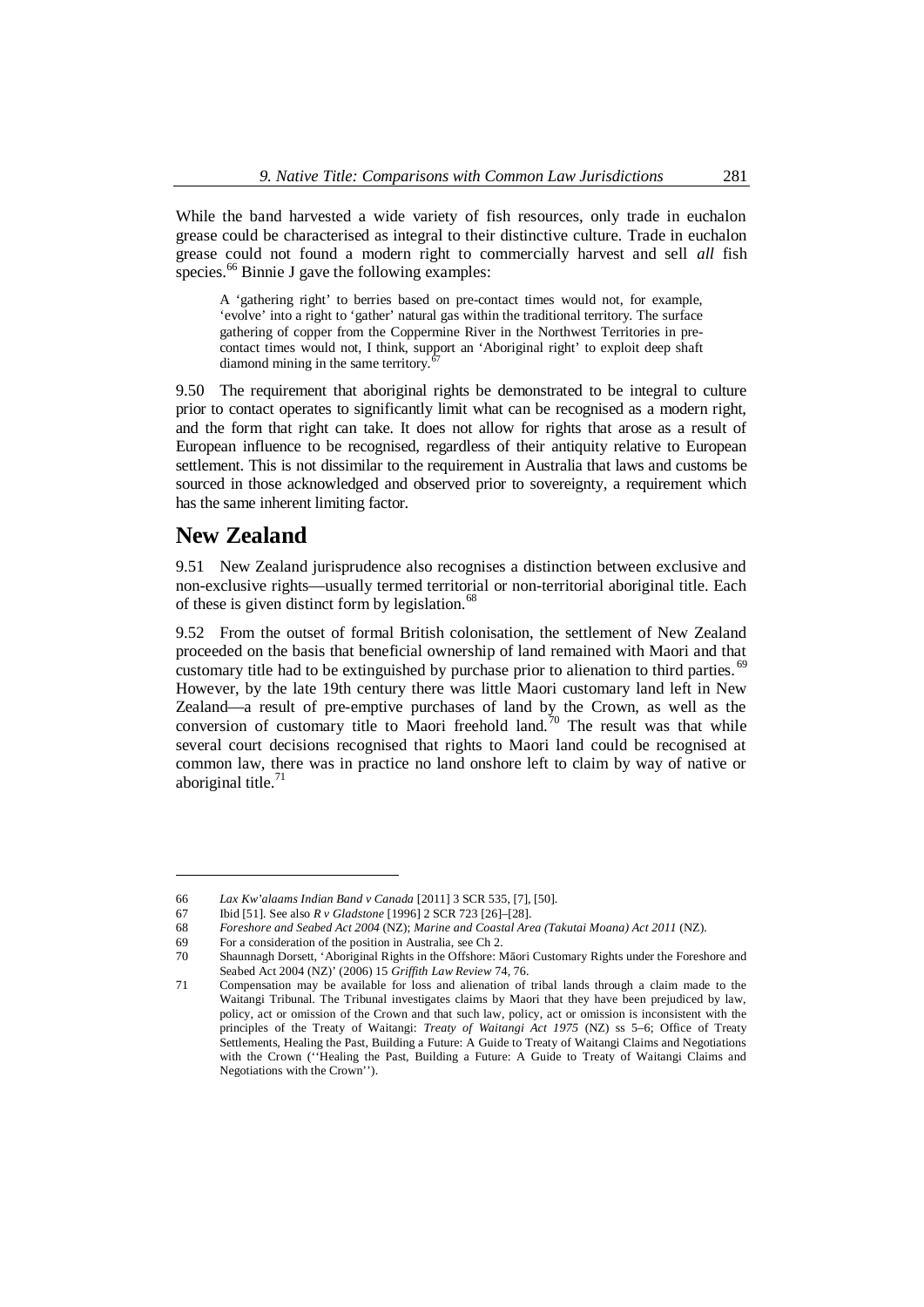# <span id="page-11-0"></span>**Recognition of aboriginal title**

9.53 In the mid-1980s debate arose about the availability of aboriginal title claims in New Zealand.<sup>[72](#page-11-1)</sup> In 1986, Maori customary rights were successfully pleaded as a defence to a charge of possessing undersized paua in tidal waters.[73](#page-11-2) In *Te Runanga o Muriwhenua v Attorney-General* and *Te Runanganui o te Ika Whenua v Attorney-General*, Cooke P of the Court of Appeal confirmed that aboriginal title was part of the common law.[74](#page-11-3)

9.54 Cooke P, referring to cases including *Mabo [No 2]*, held that the Crown's radical title was subject to native rights, that these are generally, but not invariably communal, and the nature and incidents of aboriginal title are matters of fact dependent on the evidence in any particular case. He noted that they could only be extinguished by the free and informed consent of the holders of the title, although they could be compulsorily acquired with adequate compensation.<sup>7</sup>

9.55 While other cases throughout the 1990s and early 2000s also mentioned the existence of aboriginal title, the first decision to significantly address this matter was the 2003 Court of Appeal decision in *Ngati Apa v Attorney-General* ('*Ngati Apa*').[76](#page-11-5) The matter before that Court was not a claim for aboriginal or native title. Rather, the issue in the case was whether the Maori Land Court had jurisdiction to investigate areas below the high water mark. It required a determination as to whether, as a matter of law, Maori customary title could exist with respect to the foreshore and seabed.

9.56 As the matter before the Court was a narrow jurisdictional point, the decision gave little guidance as the nature of aboriginal title, or how it was to be established. The Court of Appeal confirmed that the Crown is not the source of aboriginal title. According to Elias CJ, '[t]he Crown has no property interest in customary land and is not the source of title to it'.<sup>[77](#page-11-6)</sup> The Crown did not acquire full and absolute dominion at the point of sovereignty, but rather radical title. In particular, the Crown did not acquire ownership of the foreshore by prerogative, as that rule was displaced by local circumstance.<sup>[78](#page-11-7)</sup> Radical title was further extended to include the seabed.<sup>78</sup>

9.57 The existence and content of customary property is determined as a matter of the custom and usage of the particular community. These are questions of fact,  $80$  which may be referred for determination to the Maori Appellate Court.<sup>[81](#page-11-10)</sup> Beyond this, the

<span id="page-11-1"></span><sup>72</sup> McHugh, above n 1, 27; Richard Boast, 'Treaty Rights or Aboriginal Rights?' [1990] *NZLJ* 32; PG McHugh, 'Aboriginal Title in the New Zealand Courts' (1984) 2 *University of Canterbury Law Review* 235.

<span id="page-11-2"></span><sup>73</sup> *Te Weehi v Regional Fisheries Officer* [1986] 1 NZLR 680.

<span id="page-11-3"></span><sup>74</sup> *Te Runanga o Muriwhenua v Attorney-General* [1990] 2 NZLR 641; *Te Runanganui o te Ika Whenua v Attorney General* 2 [1994] 2 NZLR 20.

<span id="page-11-4"></span><sup>75</sup> *Te Runanganui o te Ika Whenua v Attorney General* 2 [1994] 2 NZLR 20 5–6.

<span id="page-11-5"></span><sup>76</sup> *Ngati Apa v Attorney-General* [2003] 3 NZLR 643.

<span id="page-11-6"></span><sup>77</sup> Ibid [47].<br>78 Ibid [49].

<span id="page-11-7"></span>Ibid [49].

<span id="page-11-8"></span><sup>79</sup> Ibid; Dorsett, above n 70.

<span id="page-11-9"></span><sup>80</sup> *Paki v Attorney-General* [2014] NZSC 118 [16].

<span id="page-11-10"></span><sup>81</sup> *Te Ture Whenua Maori Act 1993* (NZ) s 61.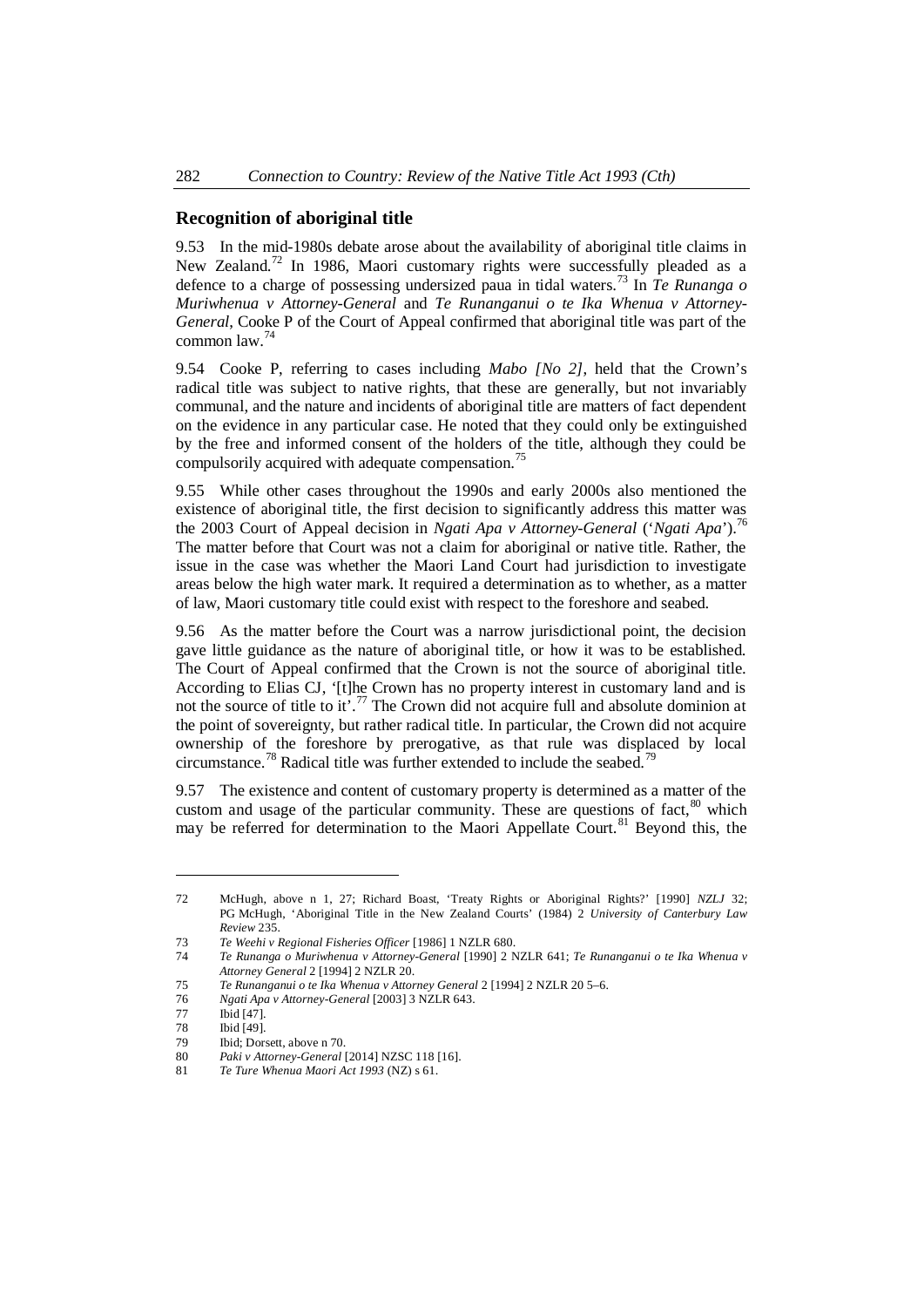Court gave little further direction as to the nature and content of aboriginal title, although the Court unanimously noted that native property continues until lawfully extinguished, and that the onus of proof of extinguishment lay on the Crown.<sup>8</sup>

#### <span id="page-12-0"></span>**Statutory responses**

9.58 As in Australia following the *Mabo [No 2]* decision, the decision in *Ngati Apa* prompted a legislative response: the *Foreshore and Seabed Act 2004* (NZ) ('*Foreshore and Seabed Act*').

9.59 In the context of this Inquiry—which recommends reform to the test for establishing native title under the *Native Title Act*—the history of legislation relating to customary rights is instructive. The *Foreshore and Seabed Act* was repealed and replaced in 2011 by the *Marine and Coastal Areas (Takutai Moana) Act 2011* (NZ) ('*Takutai Moana Act*'). A central reason for this reform was concern about the restrictive thresholds for recognition of customary rights.

### *The Foreshore and Seabed Act 2004 (NZ)*

9.60 The *Foreshore and Seabed Act* was considered to have codified the common law, and to have been guided by overseas jurisprudence as to the tests for customary rights.[83](#page-12-2) The Act went considerably beyond the brief descriptions of aboriginal title in *Ngati Apa*, introducing two types of claims:

- non-exclusive customary rights orders (non-exclusive rights);<sup>[84](#page-12-3)</sup> and
- territorial customary rights (exclusive rights). $85$

9.61 The *Foreshore and Seabed Act* legislatively extinguished all aboriginal title, and replaced the inherent jurisdiction of the High Court with a statutory jurisdiction based on the provisions of the Act.<sup>[86](#page-12-5)</sup>

9.62 The requirements to establish both kinds of claims reflected an amalgam of Canadian and Australian law relating to Indigenous rights and interests in land and waters. The two types of claims may be considered analogous to the Canadian distinction between aboriginal rights and title.

9.63 A territorial rights claim required relevantly, that the claimants show exclusive use and occupation of a particular area, and that the use and occupation be 'substantially uninterrupted' since 1840.<sup>[87](#page-12-6)</sup> The Act expressly limited the evidence of exclusive use and occupation to physical activities and uses.<sup>[88](#page-12-7)</sup>

<span id="page-12-1"></span><sup>82</sup> *Ngati Apa v Attorney-General* [2003] 3 NZLR 643 [34] (Elias CJ), [99] (Gault P), [147]–[148] (Keith and Anderson JJ), [184] (Tipping J).

<span id="page-12-2"></span><sup>83</sup> (16 November 2004) 621 NZPD.

<span id="page-12-3"></span><sup>84</sup> *Foreshore and Seabed Act 2004* (NZ) ss 50–51.

<span id="page-12-4"></span>Ibid s 32.

<span id="page-12-5"></span><sup>86</sup> Ibid ss 10, 50.

<span id="page-12-6"></span><sup>87</sup> Ibid s 32(2).

<span id="page-12-7"></span><sup>88</sup> Ibid s 32(3).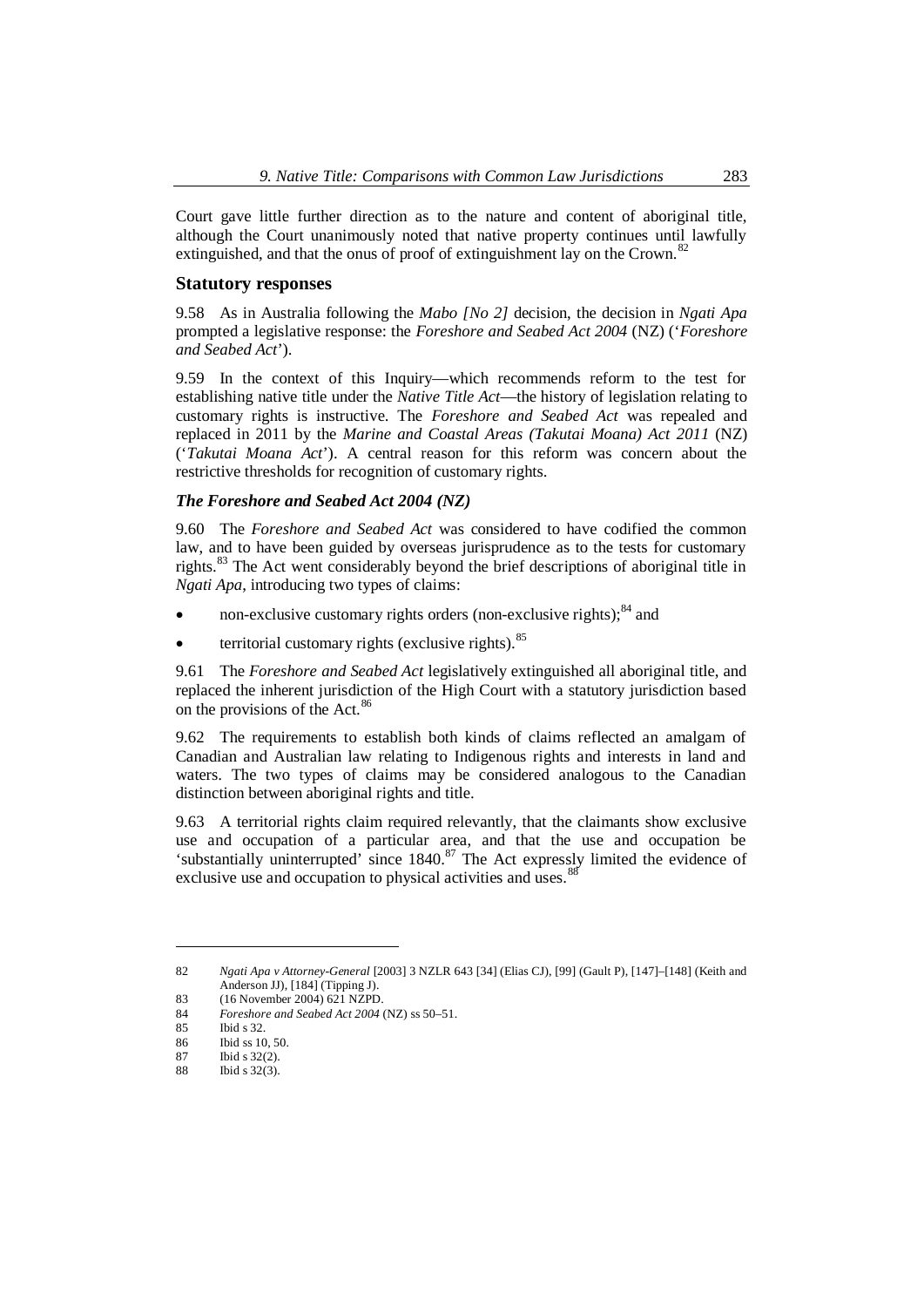9.64 A determination of territorial customary rights did not provide a legally enforceable right, but entitled the applicants to an order referring the matter to the Attorney-General and the Minister for Maori Affairs. This essentially gave a right to negotiate an agreement for some form of redress in recognition of the finding of the Court.<sup>[89](#page-13-0)</sup>

9.65 A customary rights order required the claimants to show a use, activity or practice, integral to 'tikanga Maori' (Maori customary values and practices), which had been carried on in a 'substantially uninterrupted manner' since  $1840$ .<sup>[90](#page-13-1)</sup> Section 51(1) further stated that 'an activity, use, or practice has not been carried on, exercised, or followed in a substantially uninterrupted manner if it has been or is prevented from being carried on, exercised, or followed by another activity authorised by or under an enactment or rule of law'.

9.66 The Act also recognised that the activities, uses or practices might include a commercial component.<sup>[91](#page-13-2)</sup> The effect of a customary rights order was to allow the activity, use or practice to be undertaken, and to be protected in accordance with the provisions of the *Resource Management Act 1991* (NZ).

9.67 The *Foreshore and Seabed Act* was a significant source of controversy and concern for Maori. $92$  By 2009, no claims had been brought under the Act, and in that year, a Ministerial Review Panel recommended its repeal. The panel determined that the Act was discriminatory because it removed the ability of Maori to have their claims adjudicated by the common law. Rather they were required to have their claims judged against the definitions in the statutory provisions which 'imposed extremely restrictive thresholds for the recognition of customary rights'.<sup>[93](#page-13-4)</sup> The Panel considered that the Act discriminated on the grounds of race and contravened the *Bill of Rights Act 1990*  $(NZ).^{94}$  $(NZ).^{94}$  $(NZ).^{94}$ 

#### *The Marine and Coastal Areas (Takutai Moana) Act 2011 (NZ)*

9.68 The *Takutai Moana Act* replaced the *Foreshore and Seabed Act*. The later Act seeks to balance the rights of Maori and non-Maori in the foreshore and seabed. Section 6 specifically 'restores and gives legal expression to those rights extinguished by the *Foreshore and Seabed Act*.' However, the Act excludes the jurisdiction of the Court to hear and determine any aboriginal rights claim and replaces it with the statutory jurisdiction given under the Act.<sup>9</sup>

<span id="page-13-0"></span><sup>89</sup> Ibid ss 36–37.

<span id="page-13-1"></span><sup>90</sup> Ibid s 50(1)(b)(ii).

<span id="page-13-2"></span><sup>91</sup> Ibid 52(2), (3).

<span id="page-13-3"></span><sup>92</sup> Dorsett, above n 70, 74–75.

<span id="page-13-4"></span><sup>93</sup> Ministerial Review Panel, *Pākia Ki Uta Pākia Ki Tai: Report of the Ministerial Review Panel - Ministerial Review of the Foreshore and Seabed Act 2004 - Vol 1* (30 June 2009) 12; see also *Marine and Coastal Area (Takutai Moana) Act 2011* (NZ) preamble.

<span id="page-13-5"></span><sup>94</sup> Ministerial Review Panel, *Pākia Ki Uta Pākia Ki Tai: Report of the Ministerial Review Panel - Ministerial Review of the Foreshore and Seabed Act 2004 - Vol 1* (30 June 2009) 139.

<span id="page-13-6"></span><sup>95</sup> *Marine and Coastal Area (Takutai Moana) Act 2011* (NZ) s 98(4).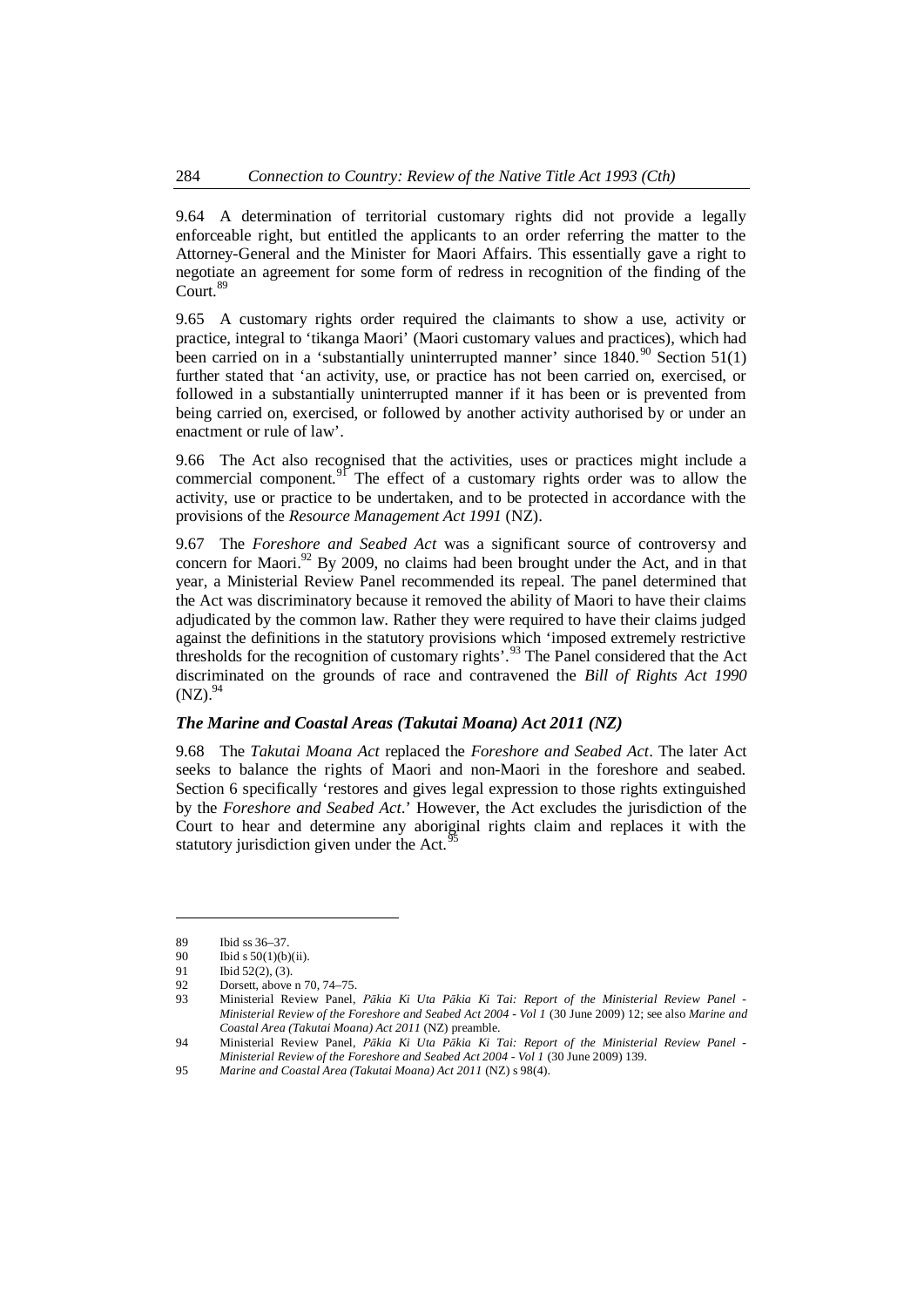9.69 The *Takutai Moana Act* provides for two claims:

- protected customary rights (non-exclusive rights); and
- customary marine title (exclusive rights).

9.70 These essentially mirror those available under the previous *Foreshore and Seabed Act*. However, the tests have been simplified.

9.71 Claims are filed with the High Court. Alternatively, customary marine title and protected customary rights may be recognised by an agreement made with the Crown.<sup>[96](#page-14-0)</sup> In addition, the Act recognises a 'universal award' of 'mana tuku iho'. This is the relationship 'iwi' (peoples or nations) have with the foreshore and seabed in their 'rohe' (territory) and applies without the need for a claim of any other kind.  $97$  It entitles Maori to participate in conservation processes under the Act. While it is difficult to make comparisons, 'mana tuku iho' could be likened to the right that Aboriginal and Torres Strait Islander peoples have to speak for country.<sup>9</sup>

9.72 A protected customary right is a right that has been exercised since 1840 and continues to be exercised in accordance with tikanga,<sup>[99](#page-14-3)</sup> regardless of whether it continues to be exercised in exactly the same manner, or a similar way, or evolves over time.<sup>[100](#page-14-4)</sup> Iwi or 'hapu' (clans or descent groups) may derive commercial benefit from exercising protected customary rights.<sup>[101](#page-14-5)</sup>

9.73 There are three significant changes from the earlier *Foreshore and Seabed Act*. First, the Act no longer equates such a right with a 'use, activity or practice'—rather, simply using the term 'right'.<sup>[102](#page-14-6)</sup> Secondly, the requirement for the right to have been exercised in a 'substantially uninterrupted manner' has been removed.<sup>[103](#page-14-7)</sup> Thirdly, the provision specifically allows for evolution or adaption over time.<sup>[104](#page-14-8)</sup>

9.74 The exclusive rights provisions under the *Takutai Moana Act* require that a particular part of the marine and coastal area be held in accordance with tikanga and that the claimant group has exclusively used and occupied it from 1840 to the present day without substantial interruption.[105](#page-14-9) Unlike the previous *Foreshore and Seabed Act*, the outcome of this claim is a recognition of customary marine title, rather than a right

<span id="page-14-0"></span><sup>96</sup> Ibid ss 94–95.

<span id="page-14-1"></span><sup>97</sup> Ibid s 4.

<span id="page-14-2"></span><sup>98</sup> *Western Australia v Ward* (2002) 213 CLR 1, [93].

<span id="page-14-3"></span>The High Court may refer questions of tikanga to the Maori Appellate Court, or appoint a 'pukenga' (court expert) with knowledge of tikanga: *Marine and Coastal Area (Takutai Moana) Act 2011* (NZ) s 99. 100 Ibid s 51.

<span id="page-14-5"></span><span id="page-14-4"></span><sup>101</sup> **Ibid s** 52(4)(b).

<span id="page-14-6"></span><sup>102</sup> See Ch 8 for a discussion of the relationship between rights, uses and activities.

<span id="page-14-7"></span><sup>103</sup> See Ch 5 for consideration of the requirement for 'substantially uninterrupted' continuity in proof of native title in Australia.

<span id="page-14-8"></span><sup>104</sup> See Ch 5 and Ch 8 for a consideration of the relevance of evolution and adaptation in Australian native title law.

<span id="page-14-9"></span><sup>105</sup> *Marine and Coastal Area (Takutai Moana) Act 2011* (NZ) s 58(1).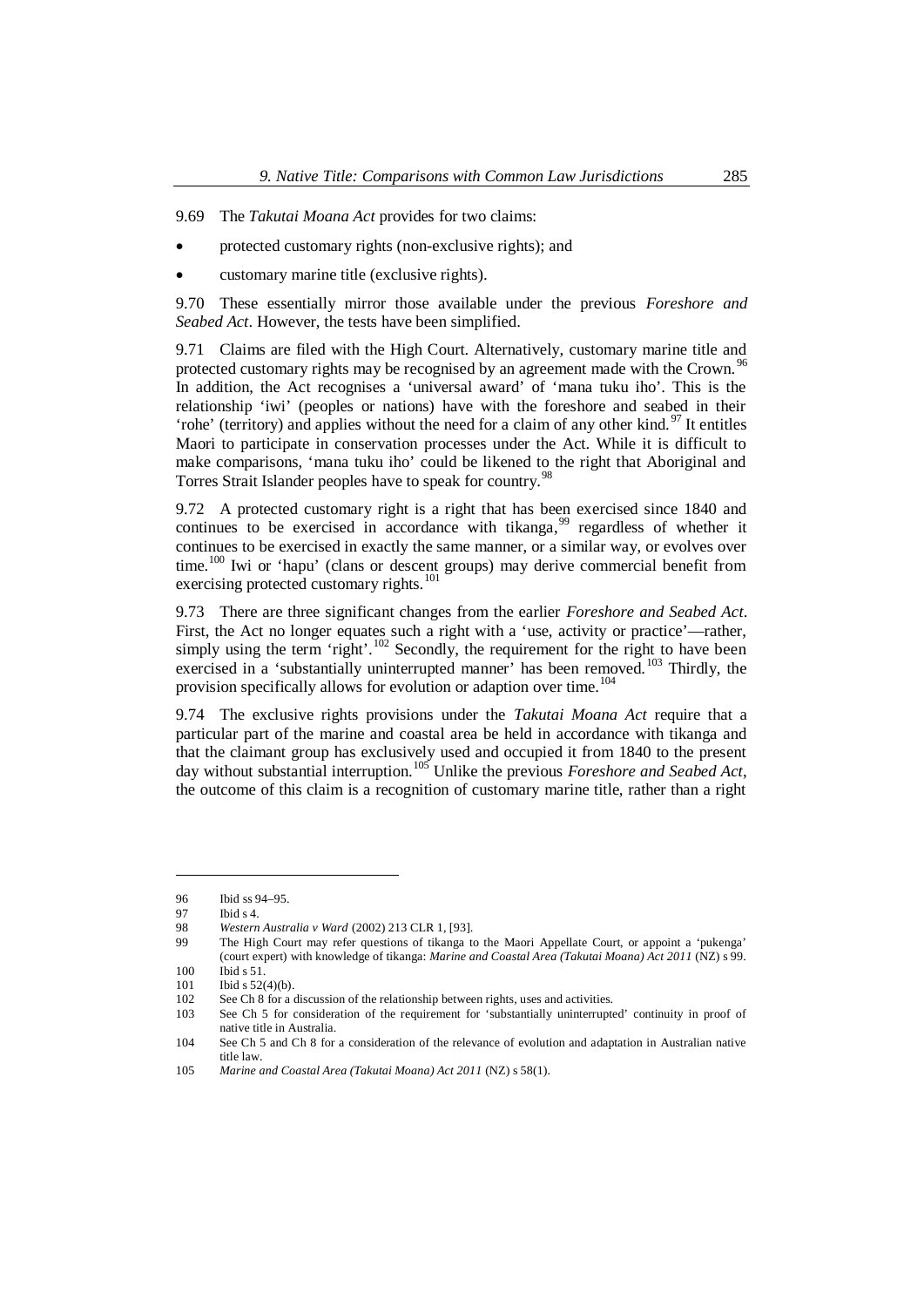to negotiate an agreement for redress. The new Act also specifically allows for customary transfer of rights between iwi or hapu.<sup>[106](#page-15-2)</sup>

9.75 Certain rights are conferred by, and may be exercised under, a customary marine title order. These include:

- · a right to permit or not permit applications for new resource consents, with limited exceptions;
- a right to give or withhold permission for conservation activities;
- a right to the protection of wahi tapu;
- · the ownership of minerals other than petroleum, uranium, silver, and gold;
- the right to create a planning document; and
- · the prima facie ownership of taonga tuturu (Maori cultural or historical objects).<sup>[107](#page-15-3)</sup>

9.76 The first claims under the *Takutai Moana Act* are due to be heard by the High Court in 2015. A number of applications for customary marine title and protected customary rights through recognition agreements with the Crown have also been lodged.<sup>[108](#page-15-4)</sup>

# <span id="page-15-0"></span>**Crown obligations**

9.77 In both New Zealand and Canada it has been recognised that the Crown may owe obligations to Indigenous peoples with respect to dealing with their land. Those obligations are variously described as fiduciary in character, obligations of good faith, or obligations which flow from the honour of the Crown. Although they take different legal forms, the various formulations recognise and emphasise the particular nature of the relationship of the Crown with its Indigenous population and the need to balance the rights of the title holders with wider public interests.

### <span id="page-15-1"></span>**The duty to consult in Canada**

9.78 The duty to consult, and where appropriate, accommodate First Nations peoples, arises when the Crown has knowledge, real or constructive, of the potential existence of an aboriginal right or title and contemplates conduct that might adversely affect it.<sup>[109](#page-15-5)</sup> The duty to consult and accommodate, and some aspects of the fiduciary duty, are

<span id="page-15-2"></span><sup>106</sup> Ibid ss 58(1)(b)(ii), 58(3). See Ch 5 for a discussion of customary transfer in the Australian context. 107 Ibid s 62.

<span id="page-15-4"></span><span id="page-15-3"></span>

<sup>108</sup> A full list can be found at Ministry of Justice, *Marine and Coastal Area Act Applications* <http://www.justice.govt.nz/treaty-Settlements/office-of-Treaty-Settlements/marine-and-Coastal-Area-Takutai-Moana/current-Marine-and-Coastal-Applications#notified>.

<span id="page-15-5"></span><sup>109</sup> *Haida Nation v British Columbia (Minister of Forests)* (2004) 3 SCR 511; *Mikisew Cree First Nation v Canada (Minister of Canadian Heritage)* (2005) 3 SCR 388; *Taku River Tlingit First Nation v British Columbia (Project Assessment Director)* (2004) 2 SCR 550; *Beckman v Little Salmon/Carmacks First Nation* 3 SCR 103; McHugh, above n 1; Gordon Christie, 'Developing Case Law: The Future of Consultation and Accommodation' (2006) 39 139.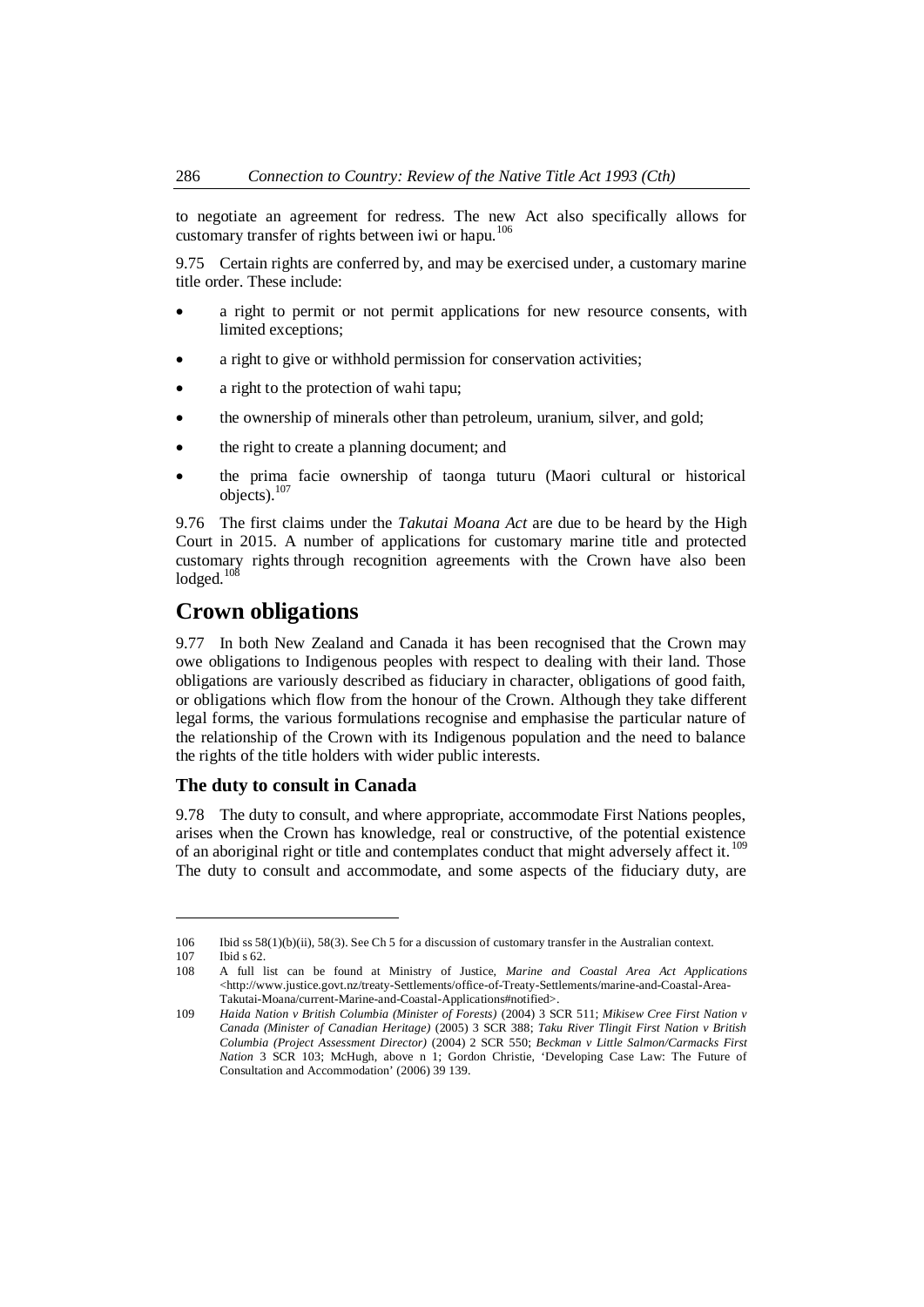functionally similar to the protections offered by the future acts regime under the *Native Title Act*. [110](#page-16-0)

9.79 The duty has a foundation in the principle of the 'honour of the Crown' and the Crown's unique relationship with Aboriginal peoples. It is necessary that the Crown act with honour in order to achieve the reconciliation of the pre-existence of aboriginal societies with the assertion of sovereignty of the Crown and its control over land and resources that were formerly in the control of that people.<sup>[111](#page-16-1)</sup> The duty to consult and accommodate supports the honour of the Crown, and is part of the process of reconciling the pre-existence of aboriginal societies with the sovereignty of the Crown.<sup>[112](#page-16-2)</sup>

9.80 To further this process of reconciliation, it is necessary for the Crown to recognise and respect indigenous rights. The reality that this may take many years means that the Crown cannot ignore, or fail to treaty fairly, aboriginal rights that are awaiting determination. It must respect potential, but unproved, rights and interests. Once proved, these rights and interests will be protected and affirmed by s 35(1) Constitution Act, 1982.<sup>[113](#page-16-3)</sup>

9.81 The content of the duty to consult and accommodate varies with the circumstances. Generally, the scope of the duty is proportionate to a preliminary assessment of the strength of the case supporting the existence of the right or title, and the seriousness of the potentially adverse effect on the right or title claimed. [114](#page-16-4) The duty to consult and accommodate is part of the process of reconciliation which begins with the assertion of sovereignty by the Crown, and thus any efforts to consult and accommodate should be consistent with the objective of reconciliation.<sup>11</sup>

9.82 The duty to consult and accommodate was clarified in the recent decision of the Supreme Court of Canada in *Tsihlqot'in Nation*.<sup>[116](#page-16-6)</sup> The duty owed by the Crown varies depending on whether the rights or title have been established.

9.83 At the claims stage, prior to establishment of title, the Crown is required to consult in good faith with any Aboriginal groups asserting those rights or title about proposed uses of the land and, if appropriate, to accommodate the interests of such claimant groups. If the Crown fails to discharge its duty to consult, various remedies are available including injunctive relief, damages, or an order that consultation or accommodation be carried out. $117$ 

<span id="page-16-0"></span><sup>110</sup> *Native Title Act 1993* (Cth) pt 2 div 3.

<span id="page-16-1"></span><sup>111</sup> *Haida Nation v British Columbia (Minister of Forests)* (2004) 3 SCR 511, [32] (McLachlin CJ).

<span id="page-16-2"></span><sup>112</sup> *Beckman v Little Salmon/Carmacks First Nation* 3 SCR 103, [12], [38] (Binnie J).

<span id="page-16-3"></span><sup>113</sup> *Haida Nation v British Columbia (Minister of Forests)* (2004) 3 SCR 511, [32] (McLachlin CJ).

<span id="page-16-4"></span><sup>114</sup> Ibid [39] (McLachlin CJ); *Taku River Tlingit First Nation v British Columbia (Project Assessment Director)* (2004) 2 SCR 550, [24] (McLachlin CJ).

<span id="page-16-5"></span><sup>115</sup> *Haida Nation v British Columbia (Minister of Forests)* (2004) 3 SCR 511, [32] (McLachlin CJ).

<span id="page-16-6"></span><sup>116</sup> *Tsilhqot'in Nation v British Columbia* 2014 SCC 44.

<span id="page-16-7"></span><sup>117</sup> Ibid [89] (McLachlin CJ); *Rio Tinto Alcan Inc v Carrier Sekani Tribal Council* (2010) 2 SCR 650, [37] (McLachlin CJ); see, eg, *Mikisew Cree First Nation v Canada (Minister of Canadian Heritage)* (2005) 3 SCR 388.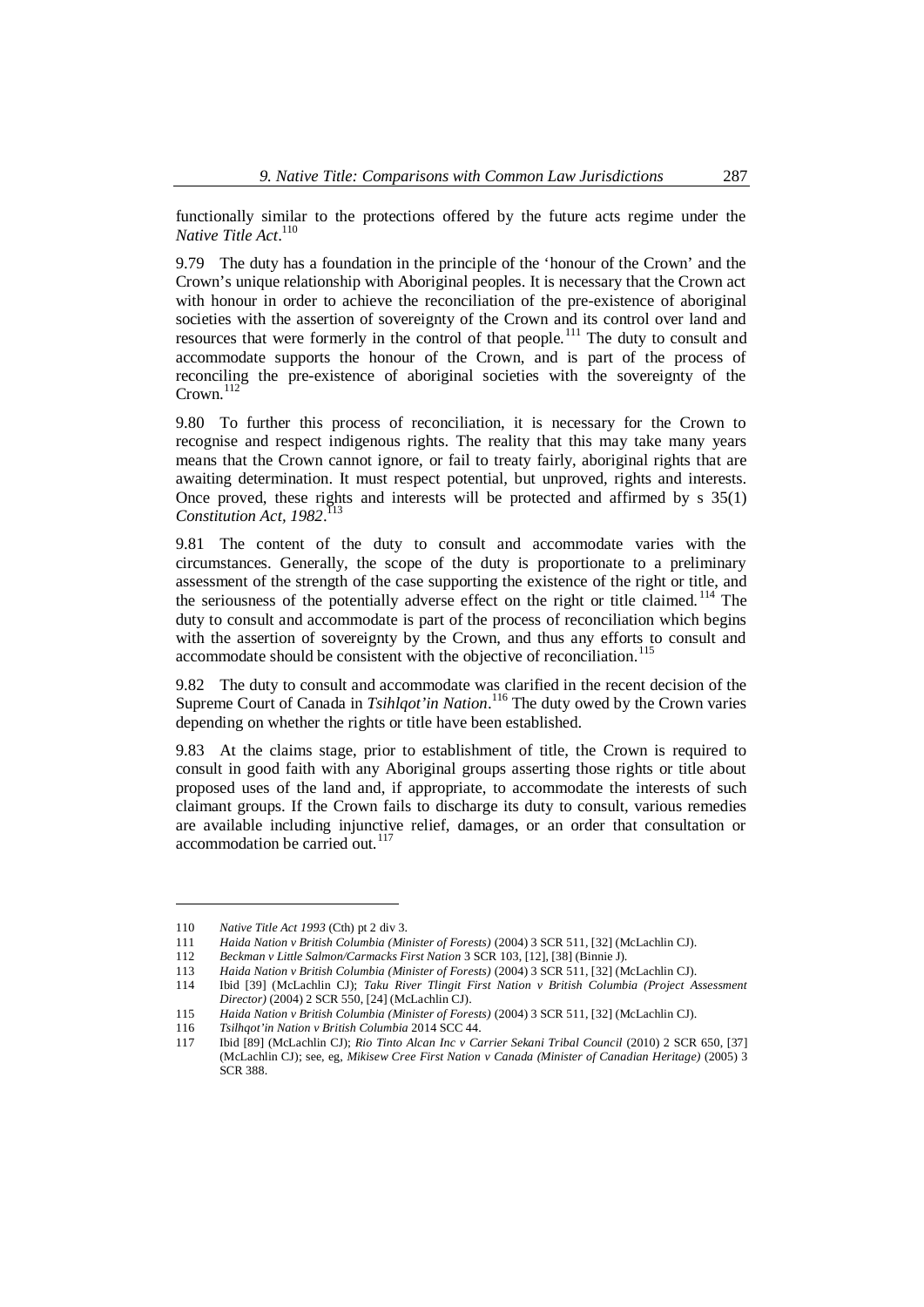9.84 After aboriginal title to land has been established, the Crown must seek the consent of the title-holding Aboriginal group to developments on the land.<sup>1[18](#page-17-0)</sup>

9.85 If aboriginal title holders do not consent to a government taking action on their lands, it may still be possible if the Crown demonstrates that:

- it has discharged its procedural duty to consult and accommodate;
- its actions are in pursuit of a compelling and substantial objective; and
- the action is consistent with the Crown's fiduciary duty.<sup>[119](#page-17-1)</sup>

9.86 To be consistent with the Crown's fiduciary duty, the government must 'act in a way that respects the fact that Aboriginal title is a group interest that inheres in present and future generations'.<sup>[120](#page-17-2)</sup> Its actions must also be proportional. That is:

- they must be necessary to achieve the government's goal;
- they must go no further than necessary to achieve that goal; and
- the benefits that may be expected to flow from that goal are not outweighed by adverse effects on the aboriginal interest.<sup>[121](#page-17-3)</sup>

9.87 If the duty is breached, 'the usual remedies that lie for breach of interests in land are available, adapted as may be necessary to reflect the special nature of Aboriginal title and the fiduciary obligation owed by the Crown to the holders of Aboriginal title'.<sup>[122](#page-17-4)</sup>

9.88 The overview of the law relating to aboriginal rights and title in Canada and customary rights and claims to the seabed and foreshore in New Zealand reveals that the common law and judicial interpretation of statute has applied quite similar tests to recognise and determine Indigenous Peoples' rights to traditional land and waters to the laws and customs model that have been adopted in Australia. However, there has been a more direct focus on the 'rights' claimed than in establishing the laws and customs under which such rights are possessed.

9.89 In Canada, the occupancy foundation for aboriginal title still requires 'continuity', but it need not be an unbroken chain. There is a stronger reliance upon present occupancy of land and waters by First Nations peoples, as going toward proof of continuity. There is also a clear acknowledgement that aboriginal rights should not be 'frozen'.

9.90 In New Zealand there is a similar trajectory to Australia in the interplay between common law and statute. With respect to claims to the seabed and offshore in New Zealand, judicial recognition of aboriginal territorial title (Maori customary title) was followed by a statutory response. The legislative history of the provisions dealing with

<span id="page-17-0"></span><sup>118</sup> *Tsilhqot'in Nation v British Columbia* 2014 SCC 44, [90] (McLachlin CJ).

<span id="page-17-1"></span><sup>119</sup> Ibid [80]–[84].

<span id="page-17-2"></span><sup>120</sup> Ibid [86] (McLachlin CJ).

<span id="page-17-3"></span><sup>121</sup> Ibid [87] (McLachlin CJ).

<span id="page-17-4"></span><sup>122</sup> Ibid [90] (McLachlin CJ).